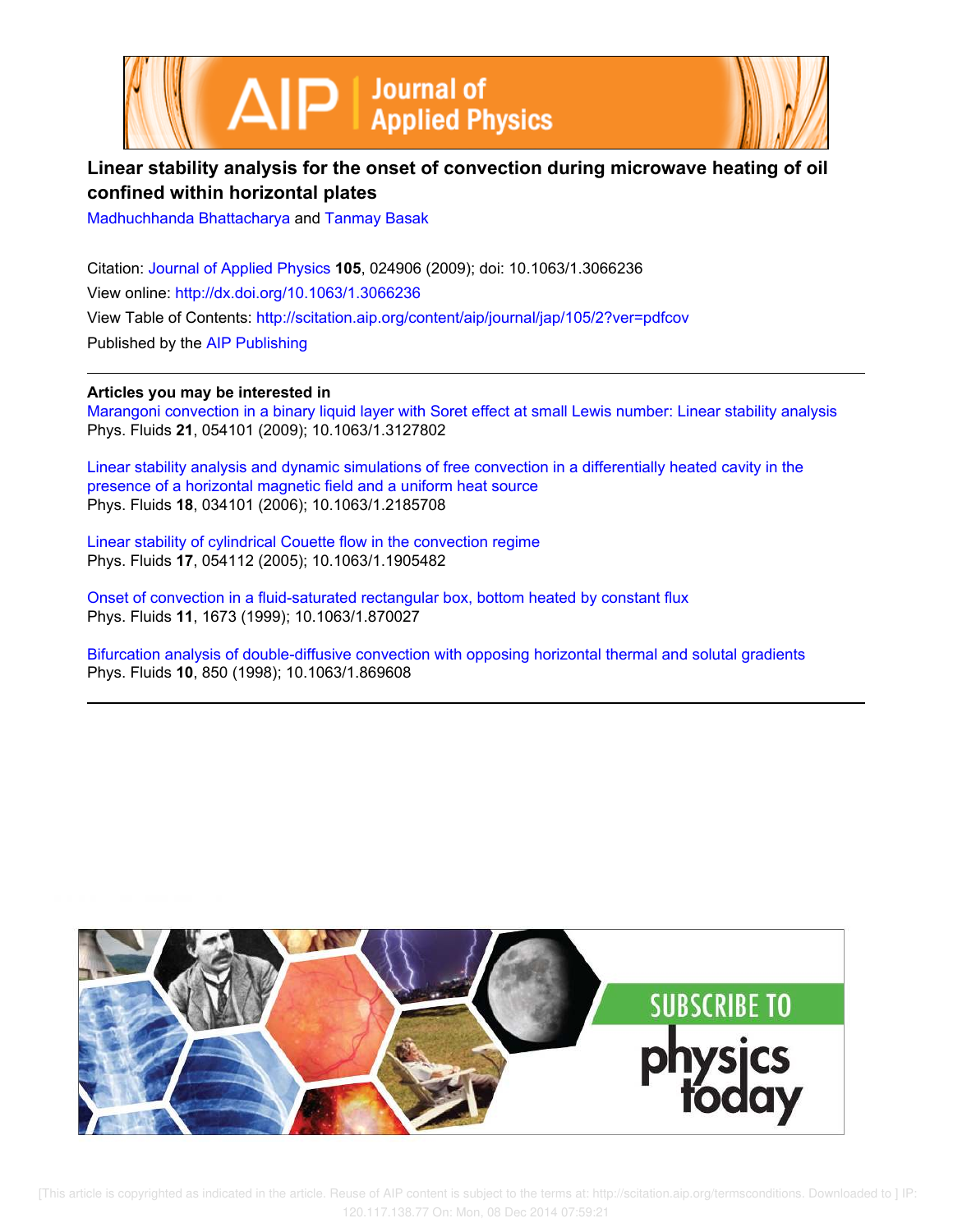## **Linear stability analysis for the onset of convection during microwave heating of oil confined within horizontal plates**

Madhuchhanda Bhattacharya<sup>1</sup> and Tanmay Basak<sup>2,a)</sup>

<sup>1</sup>*D29-81 Adyar Avenue, Indian Institute of Technology Madras, Chennai 600 036, India* <sup>2</sup>*Department of Chemical Engineering, Indian Institute of Technology Madras, Chennai 600036, India*

(Received 28 April 2008; accepted 3 December 2008; published online 27 January 2009)

This work performs linear stability analysis to investigate the onset of convection due to microwave incidences in a horizontal oil layer. The probability of onset has been characterized in terms of critical Rayleigh number (Ra<sub>c</sub>), while the microwave power required to initiate convection has been quantified in terms of modified Rayleigh number (Ra<sub>c</sub>). The associated convection cell size has been illustrated by critical wave number  $(k_c)$ . These critical numbers  $(Ra_c, Ra_c,$  and  $k_c)$  have been determined for the entire spectrum of oil thicknesses ranging from thin to thick samples and various possible microwave source configurations starting from one sided to distributed incidences. It has been shown that the critical numbers oscillate with oil thickness in intermediate regime indicating preferential onset for specific oil thicknesses. It has also been shown that microwave source configuration plays an important role in controlling the onset of convection. Finally, the variations of Ra*<sup>c</sup>* and *k<sup>c</sup>* have been correlated to the spatial patterns of absorbed microwave power within oil, while modified Rayleigh numbers are shown to follow the qualitative trends of  $\Delta T_s$ , where  $\Delta T_s$  is the base state temperature difference between top and bottom plate. The results are useful not only for forecasting the onset but also for controlling onset of convection by selecting suitable experimental parameters. © *2009 American Institute of Physics*. DOI: 10.1063/1.3066236

## **I. INTRODUCTION**

Microwave heating of oil has received significant attention in various industrial processes ranging from food processing to oil recovery<sup>1–10</sup> due to the possibility of faster processing. Microwaves cause volumetric heating within oil, where the spatial patterns of internal heat sources depend on various design parameters such as dielectric properties, thickness, microwave source configurations, etc. $11-22$  Based on these parameters, microwave induced internal heat sources may either be uniformly distributed or exhibit spatial oscillations or attenuate exponentially from the edges and may preferentially trigger natural convection. The onset of natural convection is important in the context of resulting temperature profiles<sup>23,24</sup> within oil, which may be one of the key issues in implementing microwave heating in various processes. Since spatial distributions of internal heat sources vary widely with design parameters, it is important to characterize the onset of convection in terms of critical Rayleigh  $(Ra_c)$  and wave  $(k_c)$  numbers in order to answer the fundamental question: When natural convection sets in during microwave heating of oil?

The onset of natural convection in horizontally confined fluid layer with internal heat sources has been analyzed by earlier researchers in various other context of motion in the atmosphere of Earth<sup>25</sup> and Venus,<sup>26</sup> solar heating,<sup>27</sup> convection in magnetic fluid, $28$  and Joule heating of conducting fluid.<sup>29–32</sup> Various aspects of onset such as effect of boundary conditions,  $33-35$  effect of temperature dependent viscosity,  $36$ 

or the effect of distributed heat sources $37,38$  have also been studied by earlier researchers. However, most of the earlier works considered the internal heat sources to be uniformly distributed within the domain except few studies,  $36-38$  where internal heat sources were assumed to be exponentially decaying from either top or bottom surface. These spatial patterns may represent some of the configurations of microwave heating of oil. For example, thin oil samples with thickness less than the wave length  $(\lambda_m)$  absorb microwave power uniformly. On the other hand, microwave power attenuates exponentially within thick oil samples, where oil thickness is greater than penetration depth  $(D_p)$ . However, in between thin and thick oil samples, microwave induced internal heat sources exhibit highly nonlinear spatial patterns, which evolve with oil thickness. In this regime, spatial patterns of microwave induced heat sources are strong function of microwave source configurations and exhibit local intensification.<sup>19,20</sup> Also, the region of local intensification of absorbed power oscillates between top and bottom halves of the samples as oil thickness varies in the intermediate regime.<sup>19,20</sup> This is in contrast with the absorbed power characteristics in thin and thick samples, where the region of power intensification is confined either at top or bottom of the sample based on microwave source configurations. One interesting observation reported by earlier researchers is that local intensification of internal heat source either facilitate or delay the onset of convection based on the orientation of heat source.<sup>38</sup> Therefore, the critical Rayleigh and wave numbers are expected to be nonlinear function of oil thickness and microwave source configurations in intermediate regime, where natural convection may set in counterintuitively. Thus, it is important to quantify the effect of various design param-

a)Author to whom correspondence should be addressed. Electronic addresses: madhuchhanda\_bhattacharya@yahoo.co.in and tanmay@iitm.ac.in.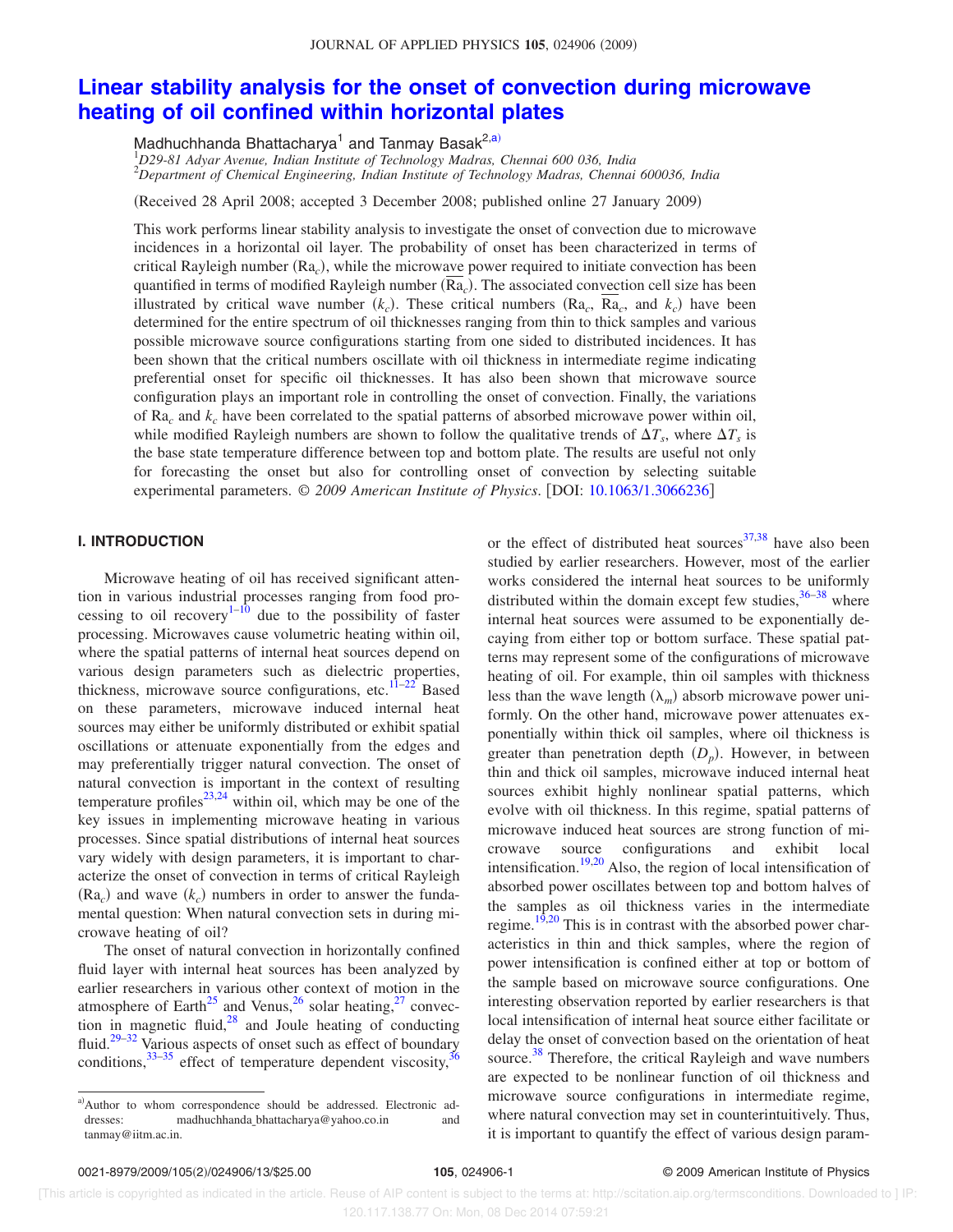eters on the onset of convection in terms of  $Ra_c$  and  $k_c$  over the entire span of thin to thick oil samples, which are yet to appear in literature.

The analysis of the onset of natural convection in presence of microwave radiations is complex due to the fact that microwave induced heat source profiles vary with various design parameters mentioned above and enforce the requirement of solving momentum and energy balance equations in conjunction with Helmholtz equations for the induced electric field taking into account the transmissions and reflections at the boundaries. One such attempt has been made in the earlier work, $39$  where linear stability analysis was performed for microwave hating of ethyl alcohol confined between two horizontal plates by solving coupled momentum, energy and Helmholtz equations. The authors examined the effect of boundary conditions and the rigidity of the surfaces on neutral stability curves. The authors also reported the variations of  $Ra_c$  and  $k_c$  with sample thicknesses  $(L)$  within the range  $L/\lambda_m \le 0.8$  (equivalent to  $L/D_p \le 0.44$ ), which is much below the thick sample limit given by  $L/D_p \geq 3$ . Moreover, authors considered only one type of microwave source configuration, i.e., top incidence and overlooked other possible microwave source configurations.

This work analyzes microwave induced onset of natural convection within a horizontal oil layer over the entire spectrum of oil thicknesses and microwave source configurations (one sided or distributed incidences). The critical Rayleigh and wave numbers have been determined by performing linear stability analysis of coupled momentum, energy, and Helmholtz equations. The effect of various configurations of microwave sources on  $Ra_c$  and  $k_c$  in thin, intermediate, and thick oil samples has been investigated in details. This work also analyzes the physics of nonlinear variations of Ra*<sup>c</sup>* and *k<sup>c</sup>* and relate them to the spatial distributions of microwave induced heat source patterns.

## **II. GOVERNING EQUATIONS FOR MICROWAVE HEATING**

The governing conservation, momentum, and energy balance equations for microwave induced natural convection in oil may be written as

$$
\nabla^* \cdot \mathbf{V} = 0,\tag{1a}
$$

$$
\rho_0 \frac{\partial \mathbf{V}}{\partial t} + \mathbf{V} \cdot \nabla^* \mathbf{V} = -\nabla^* P - \rho_0 [1 - \beta (T - T_0)] g \mathbf{e}_z
$$
  
+  $\mu \nabla^{*2} \mathbf{V},$  (1b)

$$
\rho_0 C_p \left[ \frac{\partial T}{\partial t} + \mathbf{V} \cdot \nabla^* T \right] = \gamma \nabla^{*2} T + Q(Z), \tag{1c}
$$

where **V**, *P*, and *T* denote state variables as velocity vector, pressure, and temperature, respectively,  $\nabla^*$ <sup>2</sup> is the Laplacian operator in Cartesian coordinate system,  $C_p$  is the specific heat,  $\beta$  is the thermal expansion factor,  $\rho_0$  is the density of oil at  $T = T_0$ ,  $\mu$  is the viscosity,  $\gamma$  is the thermal conductivity, and  $Q(Z)$  is the internal heat source distribution due to microwave power absorption. Here, it is assumed that the buoyancy driven flow within oil can be modeled by Boussinesq



FIG. 1. Computational domain of oil layer confined between two horizontal plates exposed to microwave radiations of  $I<sub>T</sub>$  and  $I<sub>B</sub>$  from top and bottom, respectively. The coordinate system and the thermal boundary conditions are shown in the figure.

approximation with constant thermal and material properties. The oil is confined between two parallel semi-infinite horizontal plates a distance *L* apart and microwave is incident from top and bottom, as shown in Fig. 1. It may be noted that microwave power absorption within such semi-infinite configurations can be assumed to be one dimensional  $14-16,40-44$ and  $Q(Z)$  becomes the function of only vertical position. The governing equation for microwave propagation within semiinfinite dielectric and the expression for  $Q(Z)$  are given in Sec. II A. Here, It is assumed that the plates are perfectly impermeable to flow. It is also assumed that the bottom plate is thermally insulated and top plate is isothermal with *T*  $=T_0$ . With origin of Cartesian coordinate  $\{X, Y, Z\}$  at the center of the domain consisting of oil confined within two plates (see Fig. 1), the associated boundary conditions in vertical direction can be written as

$$
\mathbf{V} = \mathbf{0} \quad \text{at } Z = \pm L/2 \quad \text{and} \quad \begin{cases} \frac{\partial T}{\partial Z} = 0 & \text{at } Z = -L/2 \\ T = T_0 & \text{at } Z = L/2. \end{cases} \tag{2}
$$

It may be noted that Eqs.  $(1)$  and  $(2)$  can exhibit a steady quiescent solution  $(V=0)$  for small enough heat source. Let us denote this conduction state as  $[P_s(Z), T_s(Z)]$  such that

$$
\frac{dP_s}{dZ} = -\rho_0 [1 - \beta (T_s - T_0)]g,\t(3a)
$$

$$
\gamma \frac{d^2 T_s}{dZ^2} = -Q(Z),\tag{3b}
$$

with the associated boundary conditions as

$$
\frac{\partial T_s}{\partial Z} = 0 \quad \text{at } Z = -L/2, \quad T_s = T_0 \quad \text{at } Z = L/2.
$$
 (4)

Then, the convective flow induced by any larger heat source can be represented as perturbation to this base state as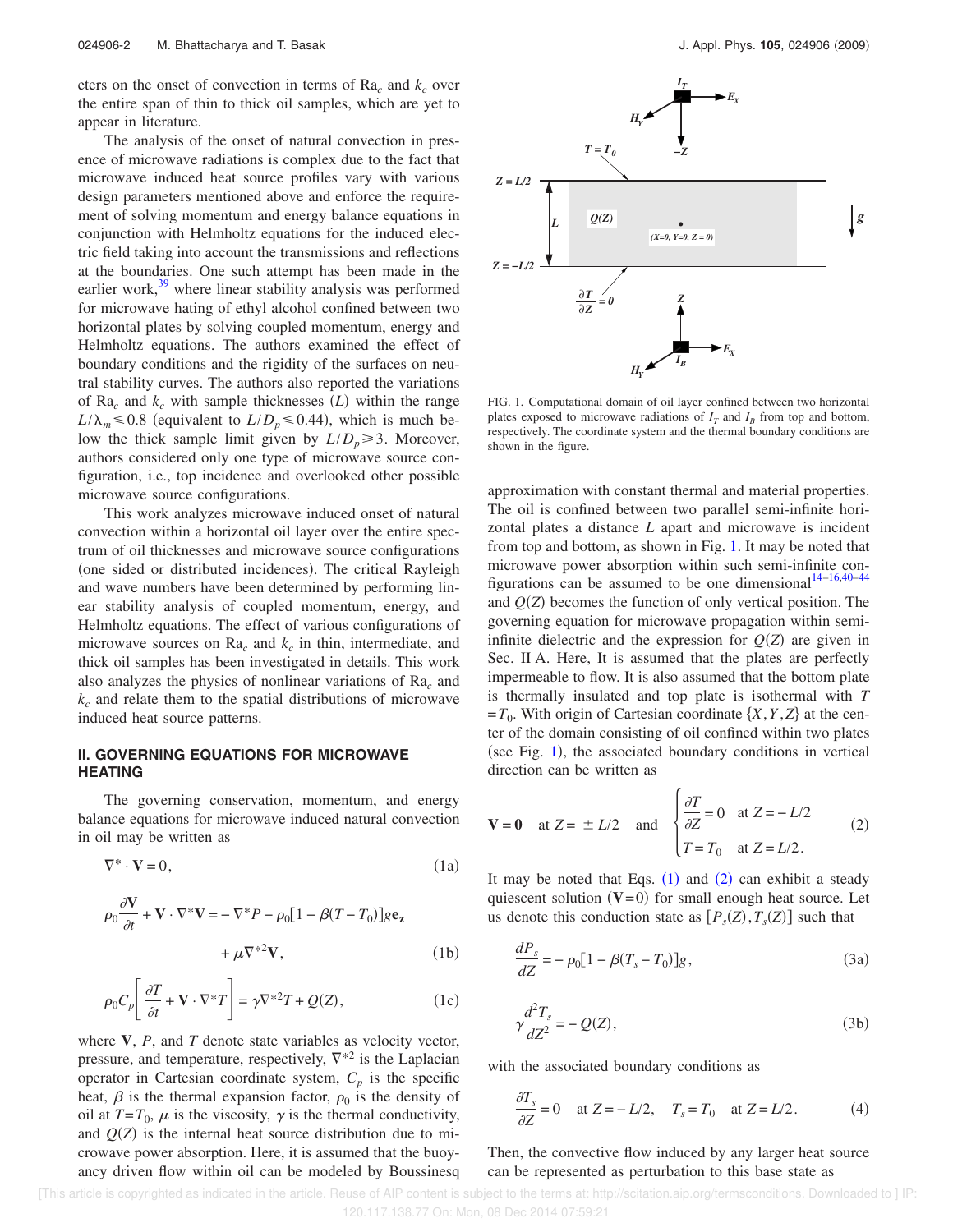$$
\mathbf{V} = \mathbf{V}'(X, Y, Z, t), \quad P = P_s(Z) + P'(X, Y, Z, t),
$$
  
\n
$$
T = T_s(Z) + T'(X, Y, Z, t).
$$
\n(5)

Substituting Eq. (5) in Eq. (1) and using *L*,  $L^2/\alpha_0$ ,  $\alpha_0/L$ ,  $\rho_0 \alpha_0^2 / L^2$ , and  $\Delta T_s \equiv T_s (Z = -L/2) - T_0$  as the scales for length, time, velocity, pressure, and temperature, respectively, the linearized evolution equations for the dimensionless perturbation functions can be written as

$$
\nabla \cdot \mathbf{v}' = 0,\tag{6a}
$$

$$
\frac{\partial \mathbf{v}'}{\partial \tau} = -\nabla p' + \text{Ra} \, \text{Pr}\theta' \mathbf{e}_z + \text{Pr}\nabla^2 \mathbf{v}',\tag{6b}
$$

$$
\frac{\partial \theta'}{\partial \tau} + w' \frac{d\theta_s}{dz} = \nabla^2 \theta'.
$$
 (6c)

Here,  $\alpha_0 = \gamma/\rho_0 C_p$  is the thermal diffusivity at  $T = T_0$ , **v'**, *p'* and  $\theta'$  are dimensionless perturbation functions for velocity, pressure, and temperature, respectively, with  $w'$  in Eq.  $(6c)$ denoting the perturbation function for vertical velocity. In addition,  $\{x, y, z\}$  is the dimensionless coordinate and  $\tau$  is the dimensionless time. The dimensionless numbers in Eq.  $(6)$ are Prandtl number as  $Pr = v_0 / \alpha_0$  and Rayleigh number as  $Ra = L^3 g \beta \Delta T_s / v_0 \alpha_0$ , with  $v_0 = \mu / \rho_0$  as the kinematic viscosity at  $T = T_0$ . Eliminating pressure from Eqs. (6a) and (6b), the governing equation for the velocity perturbation vector can be written as

$$
\frac{\partial(\nabla^2 \mathbf{v}')}{\partial \tau} = \text{Ra} \, \text{Pr}\bigg(\nabla^2 \theta' \mathbf{e}_z - \nabla \frac{\partial \theta'}{\partial z}\bigg) + \text{Pr}(\nabla^2)^2 \mathbf{v}'.\tag{7}
$$

It may be noted that only perturbation function for vertical velocity is required to determine the perturbation function for temperature.

Expanding the perturbation functions as

$$
\{\mathbf v', \theta'\} = \{\overline{\mathbf v}(z), \overline{\theta}(z)\} e^{i(k_x x + k_y y) + \sigma \tau},\tag{8}
$$

the perturbation equations for temperature and vertical velocity can be transformed into the following:

$$
\left(\frac{d^2}{dz^2} - k^2 - \frac{\sigma}{\text{Pr}}\right) \left(\frac{d^2}{dz^2} - k^2\right) \overline{w} = \text{Ra } k^2 \overline{\theta},\tag{9a}
$$

$$
\left(\frac{d^2}{dz^2} - k^2 - \sigma\right)\overline{\theta} = \frac{d\theta_s}{dz}\overline{w},\tag{9b}
$$

where *k* is the horizontal wave number given by  $k^2 = k_x^2 + k_y^2$ . The associated boundary conditions can be written as

$$
\overline{w} = \frac{d\overline{w}}{dz} = 0
$$
 at  $z = \pm 1/2$  and  $\begin{cases} \frac{d\overline{\theta}}{dz} = 0 & \text{at } z = -1/2 \\ \overline{\theta} = 0 & \text{at } z = 1/2. \end{cases}$  (10)

Thus, the critical Rayleigh and wave number can be determined by solving the eigenvalue problem given by Eqs.  $(9)$ and (10) supplemented with the expression for  $d\theta_s/dz$ , which can be obtained from the expression for base state temperature profiles  $(T_s)$ . The closed form expression for  $T_s(z)$  can

be determined by integrating Eq.  $(3b)$  along with Eq. $(4)$  once the closed form expression for microwave power absorption is known as outlined in the following section.

## **A. Expressions for microwave induced internal heat source and base state temperature profiles**

The propagation of microwave within oil is characterized by wavelength  $(\lambda_m)$  and penetration depth  $(D_p)$ , which in turn depends on the dielectric constant  $(\kappa'_m)$  and dielectric loss  $(\kappa_m^{\prime\prime})$  of oil as

$$
\lambda_m = \frac{\sqrt{2}}{f \sqrt{\mu_0 \epsilon_0} \left[ \sqrt{\kappa_m'^2 + \kappa_m'^2 + \kappa_m' \right]^{1/2}}},
$$
\n(11a)

and 
$$
D_p = \frac{\sqrt{2}}{2\pi f \sqrt{\mu_0 \epsilon_0} \left[\sqrt{\kappa_m'^2 + \kappa_m'^2} - \kappa_m' \right]^{1/2}},
$$
 (11b)

where  $f$  is the frequency of radiation,  $\mu_0$  is the free space permeability, and  $\epsilon_0$  is the free space permittivity. In general,  $\kappa'_m$  and  $\kappa''_m$  are functions of frequency of radiations. However, most of the thermal applications of microwave operate at 2450 MHz at which the dielectric properties of a typical edible oil are reported to be  $\kappa'_m \approx 2.8$  and  $\kappa''_m \approx 0.15$ .<sup>13,14</sup> Using these values, the wavelength and penetration depth within oil at 2450 MHz frequency are obtained from Eq. (11) as  $\lambda_m$ =7.31 cm and  $D_p$ =43.47 cm. von Hippel<sup>45</sup> presented dielectric data of various oils as a function of temperature and it is found that dielectric properties do not vary significantly for a temperature range of 30–100 °C. Therefore, the temperature dependency of dielectric properties has been neglected in this work. Similar assumptions have also been made in earlier works.<sup>13,14</sup> This leads to constant  $\lambda_m$  and  $D_p$  and correspondingly wave propagation becomes invariant of temperature distribution within the material.

Propagating microwave induces oscillating electric field within oil, which is dissipated as heat due to interactions with dipoles. In other words, microwave power is absorbed during propagation through oil and generated internal heat sources. The internal heat source is directly proportional to the absolute magnitude of induced electric field as given below:

$$
Q(Z) = \pi f \epsilon_0 \kappa_m'' |E_X(Z)|^2, \qquad (12)
$$

where  $E_X(\mathbf{Z})$  is the induced electric field within oil and  $|E_X(Z)| = \sqrt{E_X(Z)E_X^*(Z)}$  with  $E_X^*(Z)$  being complex conjugate of  $E_X(Z)$ . The determination of  $E_X(Z)$  involves the solution of Helmholtz equations within oil and surrounding free spaces as discussed in details in the literature.<sup>19,20</sup> Here we only present the solution for clarity of discussion. The readers are referred to the above references for detail description.

The Helmholtz equations can be solved analytically for constant dielectric properties, $\frac{19,20}{2}$  which can be substituted in Eq. (12) to obtain the following closed form expression for absorbed power distribution in terms of dimensionless coordinate *z*: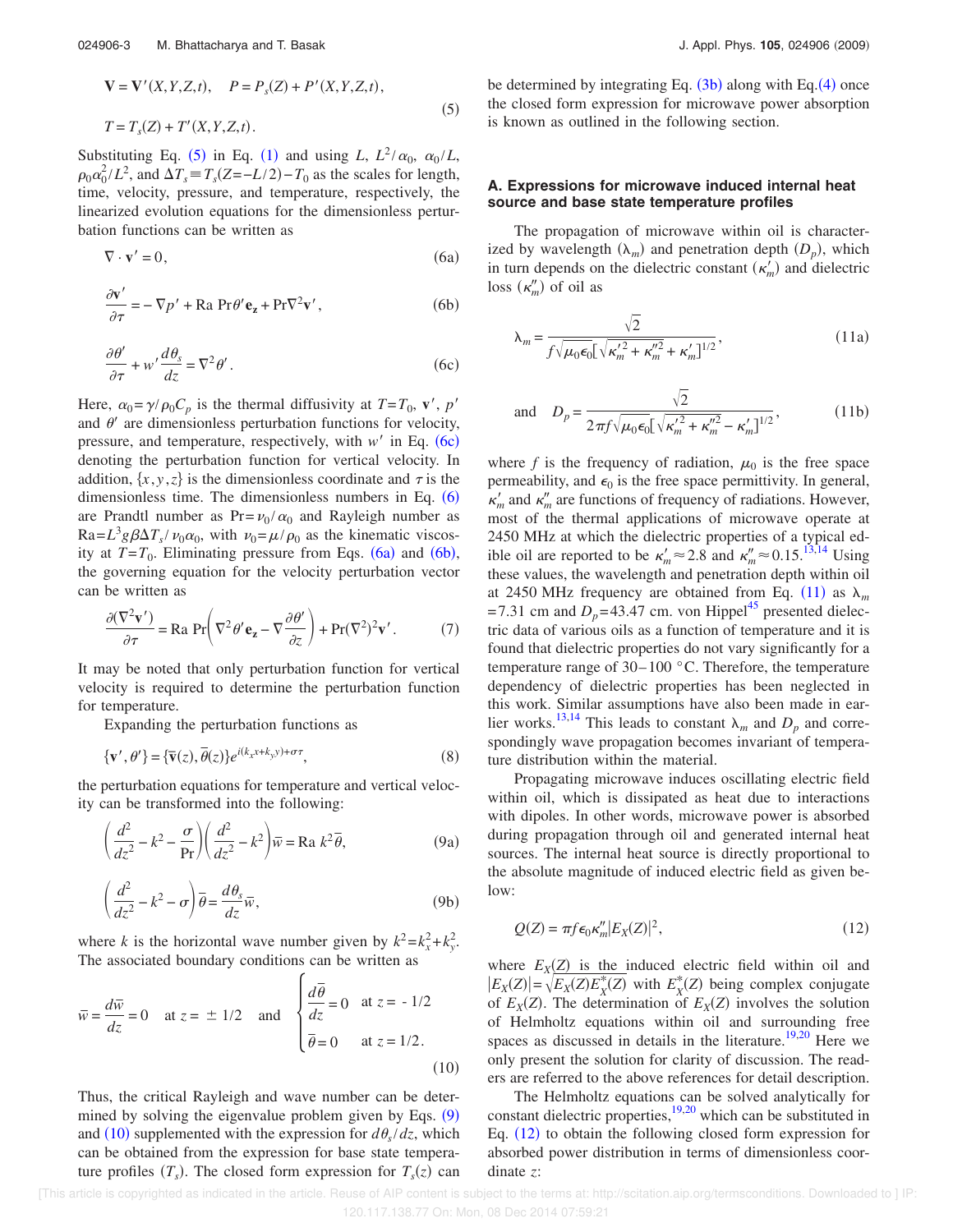$$
Q(z) = \frac{8\lambda_m I_0}{\lambda_0 D_p C_d} [C_{n,1} \cosh 2N_p z + C_{n,2} \sinh 2N_p z + C_{n,3} \cos 4\pi N_w z + C_{n,4} \sin 4\pi N_w z],
$$
 (13)

where

$$
C_{n,1} = c_2 \cosh N_p + c_4 \sinh N_p + 2\sqrt{\phi_0 (1 - \phi_0)}
$$
  
× $(c_1 \cos 2\pi N_w + c_3 \sin 2\pi N_w)$ , (14a)

$$
C_{n,2} = (1 - 2\phi_0)(c_2 \sinh N_p + c_4 \cosh N_p),
$$
 (14b)

$$
C_{n,3} = c_1 \cos 2\pi N_w + c_3 \sin 2\pi N_w + 2\sqrt{\phi_0 (1 - \phi_0)}
$$
  
×(c<sub>2</sub> cosh N<sub>p</sub> + c<sub>4</sub> sinh N<sub>p</sub>), (14c)

$$
C_{n,4} = -(1 - 2\phi_0)(c_1 \sin 2\pi N_w - c_3 \cos 2\pi N_w), \qquad (14d)
$$

$$
C_d = (c_3^2 - c_1^2)\cos 4\pi N_w + (c_2^2 + c_4^2)\cosh 2N_p
$$
  
- 2c<sub>1</sub>c<sub>3</sub> sin 4 $\pi N_w$  + 2c<sub>2</sub>c<sub>4</sub> sinh 2N<sub>p</sub>. (14e)

In the above equations, the dimensionless parameters  $N_w$  $= L/\lambda_m$  and  $N_p = L/D_p$  are called as wave number and penetration number, respectively, and  $\phi_0 = I_B/I_0$  is the fractional incidence from bottom, where  $I_0 = I_B + I_T$  is the total incident flux and  $I_T$  and  $I_B$  are incident fluxes from top and bottom, respectively. The dimensionless coefficients  $c_1 - c_4$  are given by

$$
c_1 = 1 + \frac{\lambda_m^2}{4\pi^2 D_p^2} - \frac{\lambda_m^2}{\lambda_0^2} = 0.644,\tag{15a}
$$

$$
c_2 = 1 + \frac{\lambda_m^2}{4\pi^2 D_p^2} + \frac{\lambda_m^2}{\lambda_0^2} = 1.358,
$$
 (15b)

$$
c_3 = -\frac{\lambda_m^2}{\pi \lambda_0 D_p} = -0.032, \tag{15c}
$$

$$
c_4 = \frac{2\lambda_m}{\lambda_0} = 1.1948,\tag{15d}
$$

where  $\lambda_0 = 1/f \sqrt{\mu_0 \epsilon_0} = 12.24$  cm is the wavelength within free space.

Substituting Eq.  $(13)$  in Eq.  $(3b)$  and integrating with respect to  $\zeta$  using the boundary conditions [Eq.  $(4)$ ], the microwave induced dimensionless base state temperature profile within oil can be expressed as

$$
\theta_{s}(z) = \frac{1}{2} - z - \frac{8\lambda_{m}}{D_{p}C_{d}\Lambda} \left[ \frac{C_{n,1}}{4N_{p}^{2}} (\cosh 2N_{p}z - \cosh N_{p}) + \frac{C_{n,2}}{4N_{p}^{2}} (\sinh 2N_{p}z - 2z \sinh N_{p}) + \frac{C_{n,3}}{16\pi^{2}N_{w}^{2}} (\cos 2\pi N_{w} - \cos 4\pi N_{w}z) + \frac{C_{n,4}}{16\pi^{2}N_{w}^{2}} (2z \sin 2\pi N_{w} - \sin 4\pi N_{w}z) \right], \quad (16a)
$$

with

$$
\Delta T_s = \frac{L^2 I_0}{\gamma \lambda_0} \Lambda,\tag{16b}
$$

where

$$
\Lambda = \frac{q_{\rm av}}{2} + \frac{8\lambda_m}{D_p C_d} \left[ \frac{C_{n,4}}{4\pi N_w} \left( \cos 2\pi N_w - \frac{\sin 2\pi N_w}{2\pi N_w} \right) + \frac{C_{n,2}}{2N_p} \left( \frac{\sinh N_p}{N_p} - \cosh N_p \right) \right].
$$
 (16c)

In Eq. (16c),  $q_{av}$  is the dimensionless average power within oil layer defined as

$$
q_{\rm av} = \frac{\lambda_0}{I_0} \int_{-1/2}^{1/2} Q(z) dz.
$$
 (17)

Using Eq.  $(13)$ ,  $q_{av}$  can be written as

$$
q_{\text{av}} = \frac{8\lambda_m}{D_p C_d} \left[ \frac{C_{n,1}}{N_p} \sinh N_p + \frac{C_{n,3}}{2\pi N_w} \sin 2\pi N_w \right].
$$
 (18)

The expression for  $d\theta_s/dz$  for microwave induced heating is obtained from Eq.  $(16a)$  as

$$
\frac{d\theta_s}{dz} = -1 - \frac{8\lambda_m}{D_p C_d \Lambda} \left[ \frac{C_{n,1} \sinh 2N_p z + C_{n,2} \cosh 2N_p z}{2N_p} + \frac{C_{n,3} \sin 4\pi N_w z - C_{n,4} \cos 4\pi N_w z}{4\pi N_w} + \frac{C_{n,4}}{8\pi^2 N_w^2} \sin 2\pi N_w - \frac{C_{n,2}}{2N_p^2} \sinh N_p \right].
$$
\n(19)

#### **III. NUMERICAL SCHEME AND VALIDATION**

Equations  $(9)$  and  $(10)$  form a coupled eigenvalue prob-Lem with  $\bar{\theta}$  and  $\bar{w}$  being the eigenfunctions and Ra being the eigenvalue. Determination of onset of convection is equivalent to performing neutral stability analysis of Eq. (9), i.e., determination of first eigenvalue  $(Ra)$  as a function of  $k$  with  $\sigma = 0$  and finding the minima of the function Ra(k) for various microwave related parameters. The minimum of Ra is called critical Rayleigh number  $(Ra_c)$  and the corresponding  $k$  is called critical wave number  $(k_c)$ . Here, Galerkin weighted residual method has been used to determine the Ra*<sup>c</sup>* and  $k_c$ , where  $\overline{w}$  and  $\overline{\theta}$  are expressed as

 [This article is copyrighted as indicated in the article. Reuse of AIP content is subject to the terms at: http://scitation.aip.org/termsconditions. Downloaded to ] IP: 120.117.138.77 On: Mon, 08 Dec 2014 07:59:21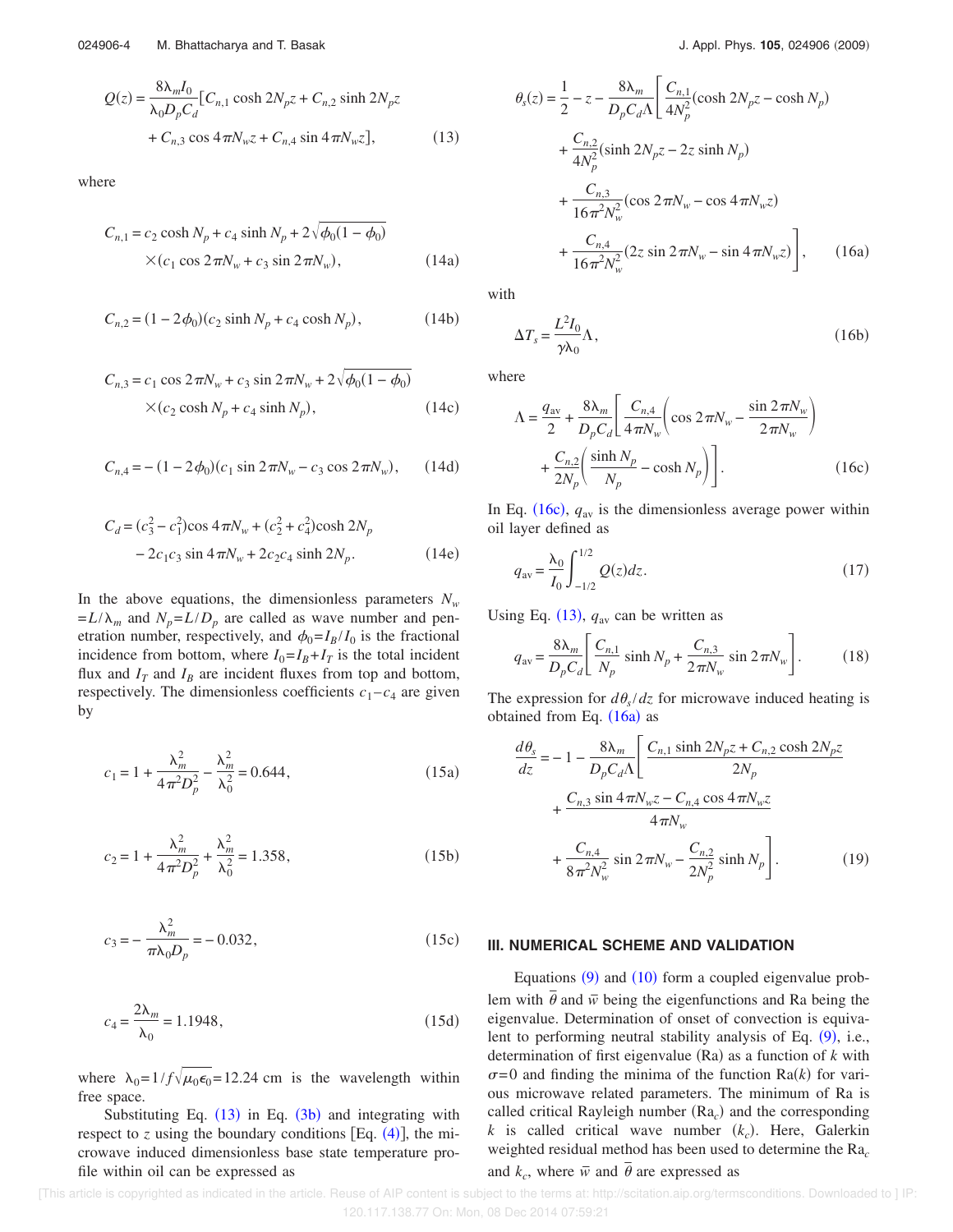024906-5 M. Bhattacharya and T. Basak

J. Appl. Phys. 105, 024906 (2009)

$$
\overline{w}(z) = \sum_{i=0}^{n_{\phi}} w_i \phi_i(z) \quad \text{and} \quad \overline{\theta}(z) = \sum_{j=0}^{n_{\psi}} \theta_j \psi_j(z), \quad -1/2 \le z \le 1/2,
$$
\n(20)

where  $\phi_i(z)$  and  $\psi_j(z)$  are basis functions associated with  $\overline{w}$  and  $\overline{\theta}$ , respectively. The basis functions satisfy the corresponding boundary conditions given by

$$
\phi_i = \frac{d\phi_i}{dz} = 0 \quad \text{at } z = \pm 1/2 \quad \text{and} \quad \begin{cases} \frac{d\psi_i}{dz} = 0 & \text{at } z = -1/2\\ \psi_j = 0 & \text{at } z = 1/2. \end{cases} \tag{21}
$$

Using Eq.  $(20)$ , Eq.  $(9)$  can be transformed into the following discrete vector-matrix equation:

$$
\mathbf{A}_{\mathbf{w}}\mathbf{w} = -\operatorname{Ra} \mathbf{B}_{\theta} \mathbf{A}_{\theta}^{-1} \mathbf{B}_{\mathbf{w}} \mathbf{w},\tag{22}
$$

٦

where  $w = [w_1 w_2 \cdots w_{n_{\phi}}]^T$  and

$$
A_w(k,i) = \int_{-1/2}^{1/2} \left( \frac{d^2 \phi_i}{dz^2} \frac{d^2 \phi_k}{dz^2} + 2k^2 \frac{d \phi_i}{dz} \frac{d \phi_k}{dz} + k^4 \phi_i \phi_k \right) dz
$$
  
\n
$$
A_\theta(l,j) = \int_{-1/2}^{1/2} \left( \frac{d \psi_j}{dz} \frac{d \psi_l}{dz} - k^2 \psi_j \psi_l \right) dz
$$
  
\n
$$
B_w(l,i) = \int_{-1/2}^{1/2} \frac{d \theta_s}{dz} \phi_i \psi_l dz, \quad B_\theta(k,j) = k^2 \int_{-1/2}^{1/2} \psi_j \phi_k dz
$$

 $l = 0, 1, 2, \ldots, n_{\psi}$  $k = 0, 1, 2, \ldots, n_{\phi}$ .  $(23)$ 

Equation (23) with corresponding  $d\theta_s/dz$  is numerically solved using  $QZ$  algorithm<sup>46</sup> with the following basis functions:

$$
\{\phi_i(z)\}_{i=0}^{n_{\phi}} = [1 - (2z)^2]^2 T_i(z), \qquad (24a)
$$

$$
\{\psi_j(z)\}_{i=0}^{n_{\psi}} = (2z+3)(2z-1)\left[T_j(z) + \frac{j^2}{(j+1)^2}T_{j+1}(z)\right],\tag{24b}
$$

where  ${T_n(z)}_{n=0}^{\infty} = \cos[n \cos^{-1}(2z)]$  is the Chebyshev polynomial. It may be noted that basis recombination technique as suggested by Heinrichs $47-49$  has been used to find the present set of basis functions  $[Eq. (24)]$  from the Chebyshev polynomial. The derived basis functions not only satisfy the corresponding boundary conditions  $[Eq. (21)]$  but also reduce the condition number of the resultant matrix compared to the Chebyshev polynomial.

The numerical scheme is validated with uniform internal heat source for which  $d\theta_s/dz = -(2z+1)$ . Using  $n_{\phi} = n_{\psi} = 10$ , critical numbers are obtained as  $k_c$ =2.6295 and Ra<sub>c</sub> =1386.137 13, which are in well agreement with those obtained by Robert<sup>30</sup> ( $k_c$ =2.629 and Ra<sub>c</sub>=1386.14). In order to conform the adequacy of number of basis function,  $n_{\phi}$  and  $n_{\psi}$ are increased from 10 to 15 and the results are compared. It has been observed that  $k_c$  does not change with increasing number of basis function and Ra*<sup>c</sup>* changes in fifth decimal place Ra*c*=1386.137 13, 1386.137 15, and 1386.137 15 for  $n_{\phi}$ = $n_{\psi}$ =10, 11, and 15, respectively). Hence,  $n_{\phi}$ = $n_{\psi}$ =10 has been used in this work.

## **IV. ILLUSTRATIONS**

## A. Spatial patterns of  $Q(z)$  and corresponding  $\theta_s(z)$

It may be noted from Eqs.  $(13)$  and  $(16a)$  that  $Q(z)$  and  $\theta_s(z)$  are parametric functions of  $N_w$ ,  $N_p$ , and  $\phi_0$ . It may be further noted that  $N_p = N_w \lambda_m / D_p \approx 0.17 N_w$  for oil. Thus, absorbed power and base state temperature profiles within oil are function of two independent parameters, namely,  $\phi_0$  and either of  $N_w$  or  $N_p$ . It is evident from the definitions that  $N_w$ and  $N_p$  simulate the effect of oil thickness on  $Q(z)$  and  $\theta_s(z)$ and vary between 0 and  $\infty$  signifying transition from thin to thick oil layers, respectively. On the other hand,  $\phi_0$  captures the effect of distribution of microwave incidence  $(I_0)$  between top  $(I_T)$  and bottom  $(I_B)$  with constant total incident flux  $(I_0)$ . It may be noted that  $\phi_0=0$  and 1 represent one sided incidence (from top and bottom, respectively) and  $\phi_0$  $=1/2$  represents equal incidence from top and bottom. All other  $\phi_0$  corresponds to uneven distribution of microwave sources, where microwave incidence is stronger either from bottom for  $\phi_0 > 1/2$  or from top for  $\phi_0 < 1/2$ . Thus, entire spectrum of microwave source configurations can be mimicked by varying  $\phi_0$  from 0 to 1.

Figure 2 illustrates spatial patterns of dimensionless absorbed power (scaled with  $I_0/\lambda_0$ ) distributions and corresponding dimensionless base state profiles  $[\theta_s(z)]$  within oil of various thicknesses corresponding to  $N_w = 0.05$  $(0.366 \text{ cm})$ , 0.1  $(0.73 \text{ cm})$ , 0.5  $(3.66 \text{ cm})$ , 1  $(7.31 \text{ cm})$ , and  $N_p = 3$  (1.3 m), 6 (2.61 m). In Fig. 2,  $q(z) \equiv Q(z) \lambda_0 / I_0$  and  $\theta_s(z)$  are shown for various microwave source configurations corresponding to  $\phi_0$ =0, 0.25, 0.5, 0.75, and 1. One important feature of absorbed power distribution may be observed from Fig. 2 as  $q(z)|_{\phi_0} = q(-z)|_{1-\phi_0}$ , i.e., absorbed power distribu-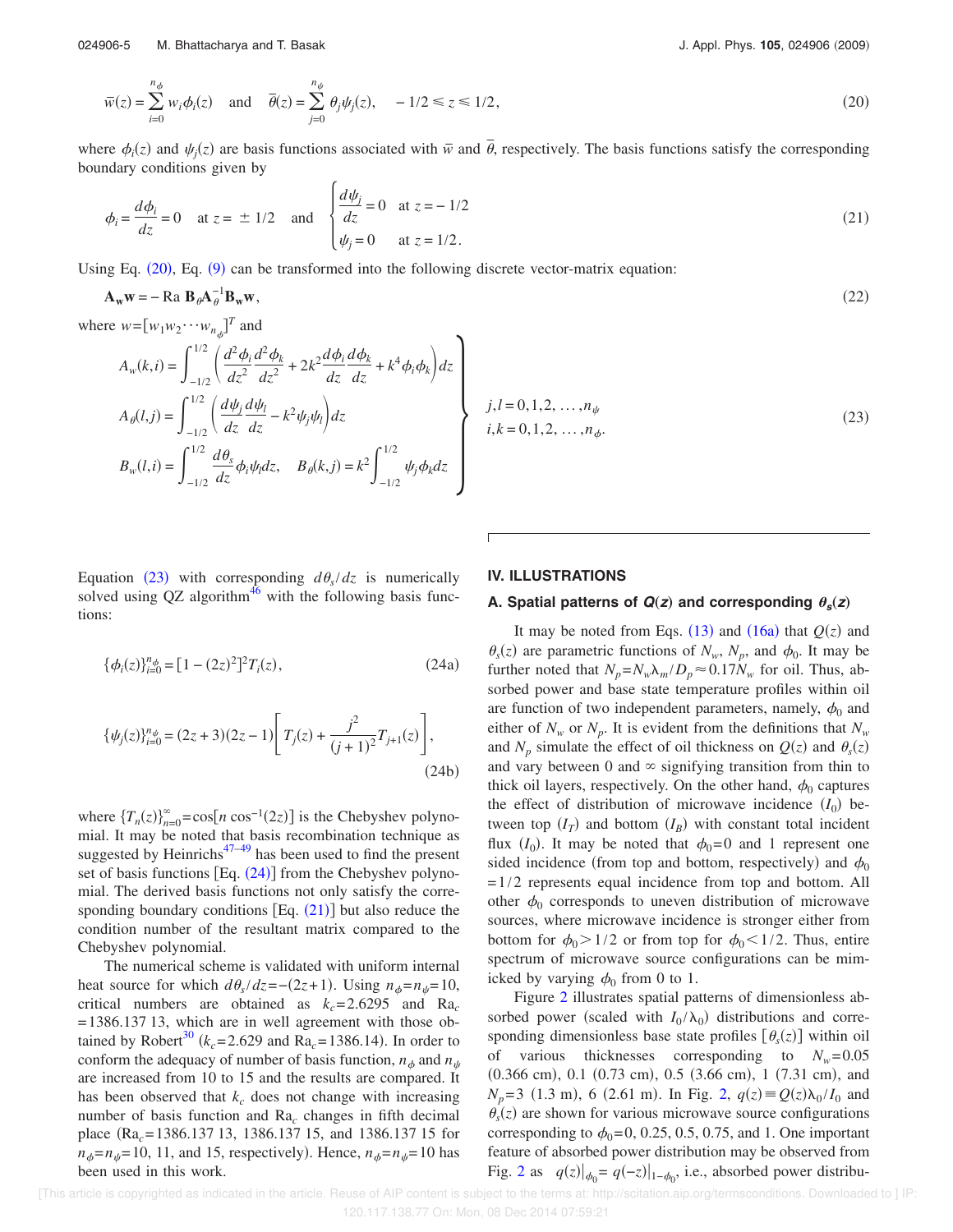

FIG. 2. Top panel shows the spatial patterns of dimensionless absorbed power,  $Q(z)\lambda_0/I_0$ , in thin  $(N_w=0.05, 0.1)$ , sinusoidal  $(N_w=0.5, 1)$ , and thick  $(N_p=3,6)$  sample regimes. Corresponding base state dimensionless temperature profiles  $[\theta_s(z)]$  are shown at the bottom panel.

tions corresponding to  $\phi_0 = j$  and  $\phi_0 = 1-j$  are mirror reflections of each other around the horizontal plane at *z*=0. This leads to the fact that absorbed power distributions are symmetric around the center for  $\phi_0=1/2$ , as may be seen from Fig. 2.

It may be observed from Fig. 2 that  $q(z)$  exhibits three distinct spatial distributions, namely (i) uniform, (ii) sinusoidal, and (iii) exponential, as oil thickness increases from 0.366 cm to 2.61 m. This is due to the fact that Eq.  $(13)$ contains both exponential (hyperbolic functions) and sinusoidal position dependencies, where the coefficients  $C_{n,1} - C_{n,4}$  determine the relative contribution of these terms in determining the spatial patterns of absorbed power distributions. Since  $C_{n,1} - C_{n,4}$  depend on  $N_w$ ,  $N_p$ , and  $\phi_0$  [see Eqs.  $(14a)$ – $(14d)$ ], relative contributions of exponential terms compared to sinusoidal terms vary with varying oil thickness and microwave source configurations generating various spatial patterns of  $q(z)$  shown in Fig. 2. However, the position dependencies of  $q(z)$  disappear if the oil thickness is much less than that required to complete a cycle of sinusoidal functions of Eq.  $(13)$ . This regime of oil samples is referred as *thin* samples. An analysis of the sinusoidal functions of Eq.  $(13)$  reveals that the criterion for attaining thin sample regime is given by  $N_w \ll 0.5$ . In thin oil samples, microwave is absorbed uniformly irrespective of  $\phi_0$  and correspondingly  $\theta_s(z) = 3/4 - z - z^2$  becomes invariant of microwave source configurations, as shown in Fig. 2 for  $N_w$ =0.05 and 0.1.

Nonuniform spatial patterns of absorbed power gradually evolve as oil thickness increases beyond thin sample regime, where  $q(z)$  follows either sinusoidal or exponential function of Eq. (13). The sinusoidal patterns appear for  $N_p$  $\geq 1$ , while exponential distributions of absorbed power are obtained for  $N_p \geq 1$ . The former will be referred as *sinusoidal* regime and the later will be called as *thick* sample regime. The spatial oscillations of  $q(z)$  in sinusoidal regime are characterized by  $N_w$ , whereas exponential regime is characterized by  $N_p$ . It may be interesting to note that the critical oil thickness required to reach the exponential regime depends on

microwave source configurations. Absorbed power reaches exponential distributions in thinner oil layers  $(N_p \geq 3)$  for one sided incidence than that required for distributed incidence  $(N_p \ge 6)$ , as may be seen from Fig. 2. It may be noted that spatial nonuniformity of  $q(z)$  results in intensification of absorbed power at either top or bottom of the oil based on  $\phi_0$ in both exponential and sinusoidal regimes. It may be further noted that absorbed power intensifies toward the stronger microwave source in exponential regime. On the other hand,  $q(z)$  may intensify either towards or opposite to the stronger microwave source depending on  $N_w$  in sinusoidal regime. This results in strong dependence of base state temperature profiles on  $N_w$  in the sinusoidal regime, as may be seen from Fig. 2.

In sinusoidal regime, the absorbed power profiles for various microwave source configurations may or may not be in the same phase state and correspondingly,  $\theta_s(z)$  shows either weak or strong dependence on  $\phi_0$ , respectively. For example,  $q(z)$  corresponding to one sided incidence  $(\phi_0=0)$ and 1) are in opposite phase state with those corresponding to distributed microwave incidence ( $\phi_0$ =0.25, 0.5, and 0.75) for  $N_w$ =0.5. On the other hand, the absorbed power distributions remain in the same phase state for all microwave source configurations for  $N_w = 1$ . Accordingly,  $\theta_s(z)$  exhibits stronger dependence on  $\theta_0$  for  $N_w$ =0.5 compared to  $N_w$ =1. It may be further noted that distributed microwave incidence results in stronger quasistable temperature layer at the bottom of the oil compared to one sided incidence for  $N_w$ =0.5. Within the quasistable layer, the temperature remain almost constant at  $\theta_s$ =1. The formation of quasistable temperature layer, which prohibits the onset on convection, depends on  $\phi_0$  and  $N_w$  in the sinusoidal regime. On the other hand, quasistable layer is formed irrespective of  $N_p$  in exponential regime if microwave incidence is mainly focused from top.

In the exponential regime, microwave power is absorbed from the surfaces and penetrates inside the oil, as can be seen from Fig. 2 for  $N_p = 3$  and  $N_p = 6$ . This leads to the situation of surface heating in the limit of  $N_p \rightarrow \infty$ , where surface heat sources at top and bottom surfaces are proportional to 1  $-\phi_0$  and  $\phi_0$ , respectively. Thus, any nonzero  $\phi_0$  resembles the situation of surface heating from bottom in the limit of  $N_p \rightarrow \infty$  and correspondingly base state temperature asymptotically approaches the associated linear profile  $\theta_s(z) = 1/2$ −*z* as oil thickness increases in exponential regime. This can be seen from Fig. 2 for  $\phi_0 = 1$ , 0.75, 0.5, and 0.25. On the other other, a strong quasistable temperature layer is formed at the bottom of oil in exponential regime for  $\phi_0=0$ , where heating is entirely from top. It may be noted that the height of quasistable layer increases as *N<sup>p</sup>* increases in exponential regime and almost entire oil layer remains at  $\theta_s = 1$  in the limit of  $N_p \rightarrow \infty$ .

## **B.** Average absorbed power and  $\Delta T_s$

Figure 3 illustrates the variations of dimensionless average absorbed power  $(q_{av}$  in subplot a) and dimensionless base state temperature difference between top and bottom surface  $(\overline{\Delta T_s} = \gamma \lambda_0 \Delta T_s / L^2 I_0 \equiv \Lambda$  in subplot b) with oil thickness varying from thin  $(N_w=10^{-2})$  to thick  $(N_w=10^2)$  sample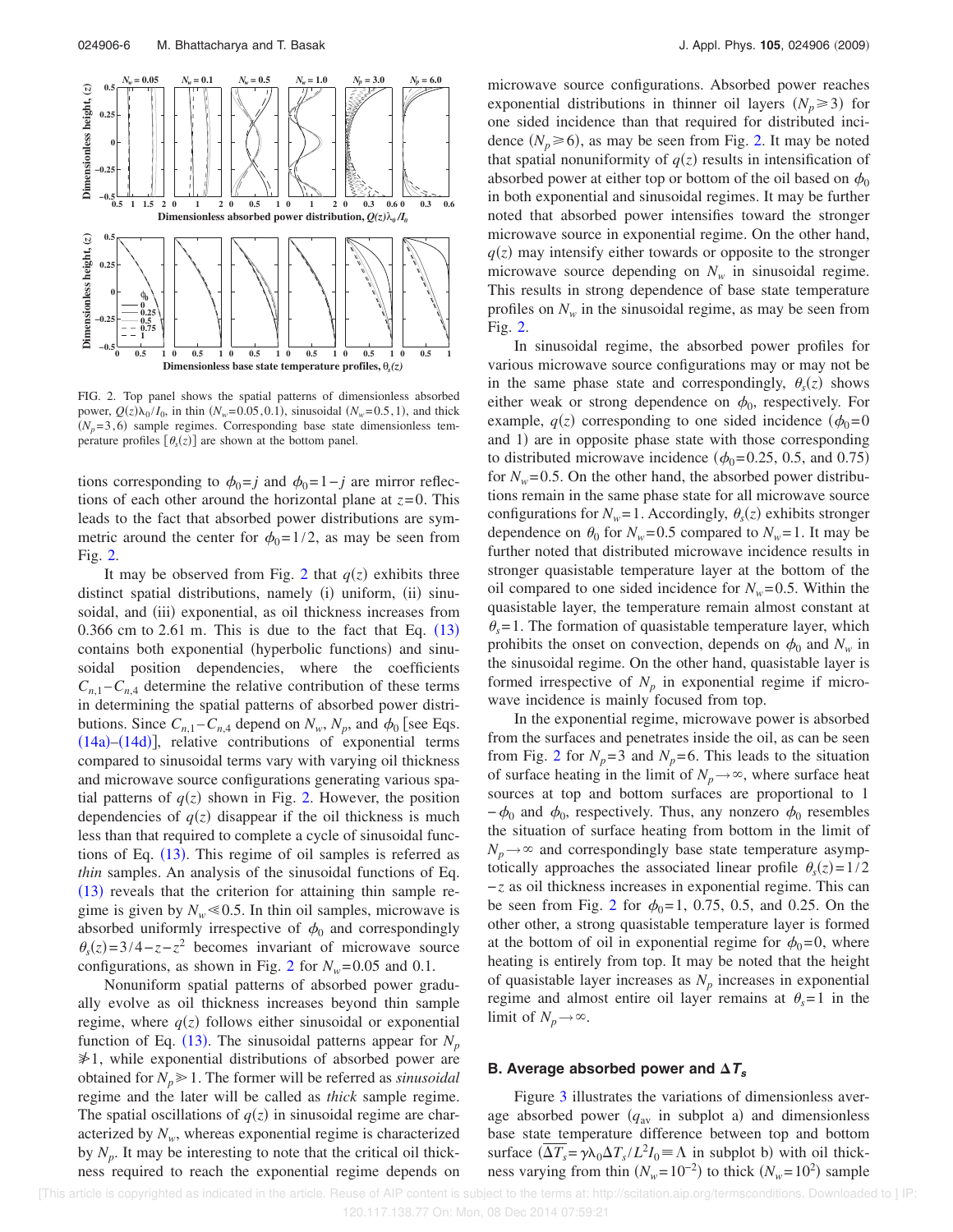

FIG. 3. Variations of dimensionless average absorbed power  $[q_{av}]$  in subplot (a)] and dimensionless base state temperature difference between top and bottom plates  $[\Delta T_s$  in subplot (b)] from thin to thick sample regimes. The results are shown for various representative microwave source configurations as  $\phi_0$ =0, 0.25, 0.5, 0.75, and 1.

regimes. The corresponding penetration numbers  $(N_p)$  $=0.0017$  to  $N_p = 16.82$ ) are shown at the bottom of the plot. It may be noted that  $\Delta T_s$  represents the maximum temperature difference within oil layer at base state. In Fig. 3, the variations of  $q_{av}$  and  $\overline{\Delta T_s}$  are shown for various microwave source configurations as  $\phi_0 = 0, 0.25, 0.5, 0.75,$  and 1. Here,  $q_{av}$  for various  $N_w$  and  $\phi_0$  is determined from Eq. (18) and  $\Delta T_s$  has been determined from Eq.  $(16c)$ . It may be noted from Fig.  $3(a)$  that average power is invariant of the orientation of microwave source, i.e.,  $q_{\text{av}}|_{\phi_0=0} = q_{\text{av}}|_{\phi_0=1}$  and  $q_{\text{av}}|_{\phi_0=0.25}$  $= q_{\text{av}}|_{\phi_0 = 0.75}$ 

It is interesting to note that similar to  $q(z)$ , both  $q_{av}$  and  $\Delta T_s$  exhibit three distinct behaviors corresponding to (i) thin, (ii) sinusoidal, and (iii) thick samples. For thin samples, Eq.  $(16b)$  can be simplified to

$$
\lim_{N_w \le 0.5} \overline{\Delta T_s} = \frac{q_{\text{av}}}{2} = \frac{\lambda_0^2}{D_p \lambda_m} (1 + 2\sqrt{\phi_0 (1 - \phi_0)}) \left[ 1 - \frac{2\lambda_0}{D_p} N_w \right].
$$
\n(25)

Thus,  $\Delta T_s$  follows  $q_{av}$  in the thin sample regime, where distributed microwave incidence results in higher power absorption compared to one sided incidence. Correspondingly,  $\Delta T_s$ is higher for  $\phi_0=1/2$  than for  $\phi_0=0$  or 1 in thin oil samples as may be observed from Fig. 3. It may also be noted that imposed temperature difference at base state is invariant of the orientation of microwave source in thin sample regime such that  $\Delta T_s(\phi_0) = \Delta T_s(1 - \phi_0)$ . On the other hand,  $\Delta T_s$  depends on the orientation of microwave source in thick samples, where Eq.  $(16b)$  can be reduced to be

$$
\lim_{N_p \gg 1} \overline{\Delta T_s} = \frac{2\lambda_m}{D_p N_p (c_2 + c_4)} \left[ 1 + (1 - 2\phi_0) \left( \frac{1}{N_p} - 1 \right) \right].
$$
\n(26)

In this regime, the absorbed power becomes invariant of  $\phi_0$ given by  $q_{av} = 4\lambda_m/D_pN_p(c_2+c_4)$ . However,  $\overline{\Delta T_s}$  depends



FIG. 4. Variations of  $k_c$  [subplot (a)] and  $Ra_c$  [subplot (b)] from thin to thick sample regimes for various microwave source configurations as  $\phi_0=0$ , 0.25, 0.5, 0.75, and 1.

strongly on  $\phi_0$ , as shown in Fig. 3. In thick oil samples, the imposed temperature difference decreases as microwave source is oriented towards top, i.e.,  $\phi_0$  decreases from 1 to 0. In contrast,  $\Delta T_s$  may be enhanced by either one sided or distributed incidence in sinusoidal regime. In sinusoidal regime, both  $q_{av}$  and  $\Delta T_s$  oscillate with oil thickness and exhibit maxima at  $N_w = j/2$  for one sided incidence and at  $N_w$  $=j$  for distributed incidence. In this regime, distributed incidence impose greater temperature difference at  $N_w = j$  for moderate  $N_w$ . On the other hand, one sided incidence cause greater  $\Delta T_s$  at  $N_w = j/2$  for  $N_w$  well below the thick sample regime.

## **V. CRITICAL RAYLEIGH NUMBER AND WAVE NUMBER**

It is evident from previous discussions that absorbed power and corresponding base state temperature profiles exhibit a wide spectrum of nonlinear patterns as oil thickness (equivalently  $N_w$  or  $N_p$ ) varies from thin to thick sample regimes. As a result, critical Rayleigh and wave numbers also exhibit highly nonlinear variations from thin to thick sample regimes corresponding to various patterns of  $Q(z)$ , as shown in Fig. 4. In this figure, variations of  $k_c$  (subplot a) and  $Ra_c$  (subplot b) are shown as function of  $N_w$  for various microwave source configurations as  $\phi_0=0$ , 0.25, 0.5, 0.75, and 1.

It may be observed from Fig. 4 that both  $k_c$  and Ra<sub>c</sub> exhibit three distinct regimes corresponding to thin, sinusoidal, and thick samples. In the thin sample regime, critical Rayleigh and wave numbers asymptotically reach thin sample asymptotes invariant of  $\phi_0$ . On the other hand, the variations of critical Rayleigh and wave numbers in thick sample regime depend on whether  $\phi_0=0$  or  $\phi_0\neq 0$ . It may be noted that Ra*<sup>c</sup>* and *k<sup>c</sup>* attain the thick sample asymptote if  $\phi_0 \neq 0$  but increases exponentially with  $N_w$  in the thick sample regime if  $\phi_0=0$ . In between thin and thick sample asymptotes, both  $Ra_c$  and  $k_c$  oscillate with  $N_w$  following the oscillatory behavior of absorbed power. In this regime, the amplitude and the width of the oscillatory regime depends on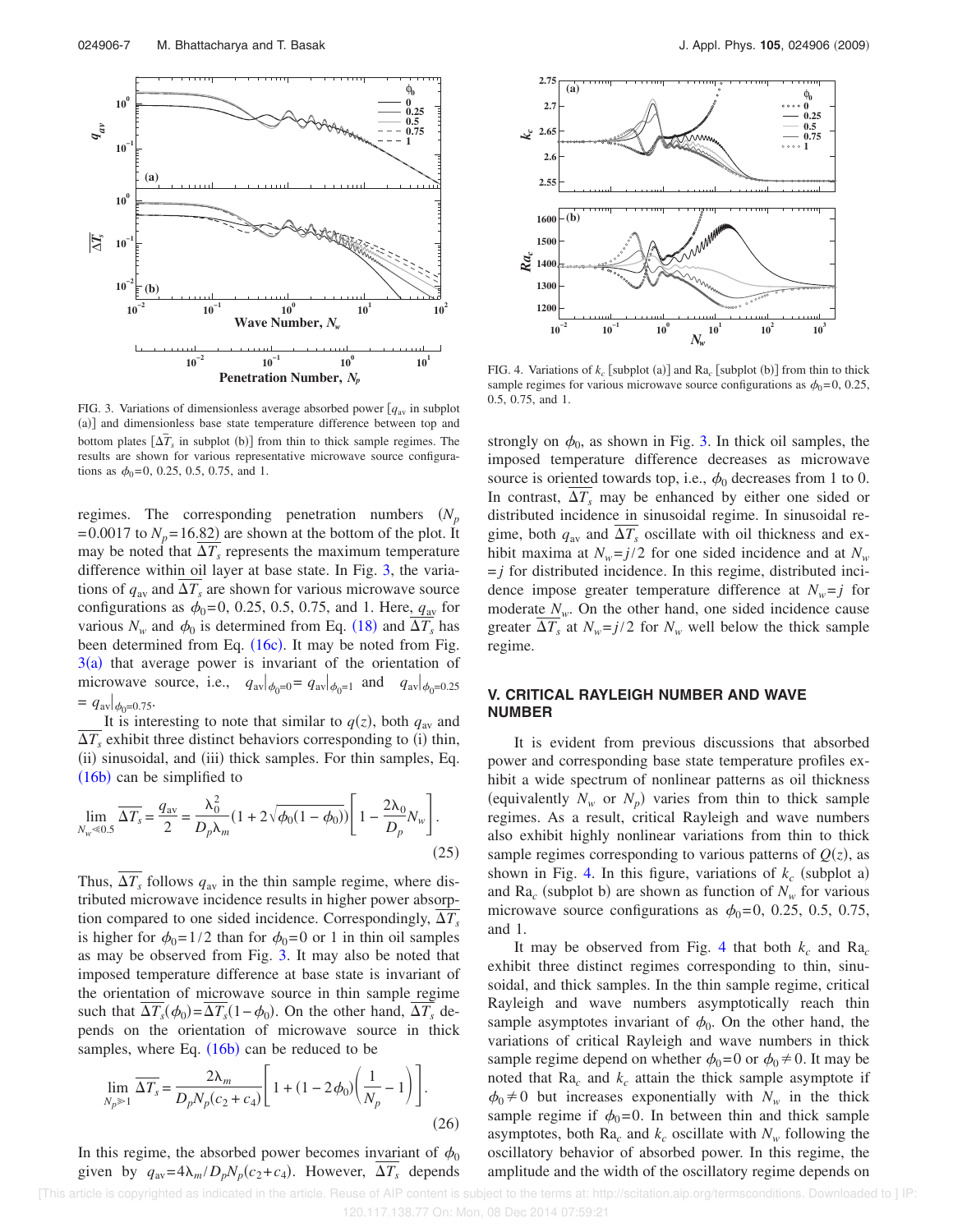the microwave source configurations, where unevenly distributed microwave incidence ( $\phi_0$ =0.25 and 0.75) cause higher and wider oscillations than either one sided  $(\phi_0=0)$ and 1) or equally distributed  $(\phi_0=1/2)$  microwave incidence.

The critical wave and Rayleigh numbers in Fig. 4 are determined from Eq. (9) by evaluating  $d\theta_s/dz$  from Eq. (19) and finding the minimum Rayleigh number and corresponding wave number for various  $N_w$  and  $\phi_0$  following the procedure described in Sec. III. Thus, Ra*<sup>c</sup>* is a parametric function of  $d\theta_s/dz$ , which depends on the spatial patterns of  $\theta_s$ . The spatial patterns of  $\theta_s(z)$  in turn are function of  $N_w$  and  $\phi_0$ , as discussed in Sec. II A. However, normalized base state temperature  $[\theta_s(z)]$  does not depend on the absolute magnitude of absorbed power  $(|Q(z)|)$  and varies between 0 and 1 due to scaling with respect to  $\Delta T_s$ , which takes into account the magnitude of imposed temperature field at base state. As a result, critical Rayleigh number based on present definition depends only on the spatial pattern of  $Q(z)$  via  $d\theta_s/dz$  and does not depend on  $|Q(z)|$ .

The above fact is manifested in thin sample asymptotes of Ra*<sup>c</sup>* and *k<sup>c</sup>* as they become invariant of the microwave source configurations in spite of the fact that  $|Q(z)|$  differs significantly from one side incidence to distributed incidence. This is due to the fact that microwave is absorbed uniformly in thin enough oil samples, which results in  $Q(z)/|Q(z)|=1$  and  $\theta_s(z)=3/4-z-z^2$  irrespective of  $N_w$  and  $\phi_0$  (see Fig. 2). Consequently, critical Rayleigh and wave numbers asymptotically attain the thin sample asymptotes corresponding to uniform internal heat source given by  $Ra_c^0$  $=$  1386.137 15 and  $k_c^0$  = 2.6295. Similarly, microwave power absorption patterns in thick oil samples resemble the surface heating from bottom for  $\phi_0 \neq 0$  and  $\theta_s = 1/2 - z$  is attained in thick enough samples irrespective of  $N_w$  and  $\phi_0 \,\forall \phi_0 \neq 0$ . Correspondingly, critical Rayleigh and wave numbers attain thick sample asymptotes associated with bottom heating given by  $\text{Ra}_c^{\infty} = 1295.7779$  and  $k_c^{\infty} = 2.552$  although the strength of bottom heat source varies in proportion with  $\phi_0$ . On the other hand, microwave power absorption occurs only from top surface for  $\phi_0=0$  and tends to the surface heat source from top in the limit of  $N_w \rightarrow \infty$ . Thus, onset of convection is prohibited with increasing oil thickness in the thick sample regime if microwave incidence is solely from  $top (\phi_0=0)$  and consequently  $Ra_c$  and  $k_c$  shoots up exponentially for as oil thickness increases in thick sample regime.

An interesting fact becomes evident from the above discussion that spatial profiles of microwave power absorption have direct consequence on critical Rayleigh and wave numbers. This can be further seen from Fig.  $4(b)$  as the variations of Ra<sub>c</sub> with  $N_w$  for  $\phi_0 = j$  are almost mirror reflections of those for  $\phi_0$ =1−*j*. Similar qualitative trends are also observed in absorbed power distributions, as discussed in Sec. II A. It may be noted that every maxima of Ra*<sup>c</sup>* in sinusoidal regime for  $\phi_0$ =0 and 0.25 correspond to a minima of Ra<sub>c</sub> for  $\phi_0$ =1 and 0.75, respectively. On the other hand, the variations of  $k_c$  with  $N_w$  follow almost similar pattens for various microwave source configurations except  $\phi_0=0$ . It may be noted that critical wave number reaches the lowest value in thick oil samples  $(k_c^{\infty} = 2.552)$  and the transition to  $k_c^{\infty}$  exhibit

an overall decrease for  $\forall \phi_0 \neq 0$  (Fig. 4). In contrast, the critical Rayleigh number for  $\phi_0 > 1/2$  attain a much lower value than  $Ra_c^{\infty}$  prior to the thick sample asymptote and the transition to the thick sample asymptote occurs via a global minima as can be seen from Fig.  $4(b)$ . Similarly, the transition from sinusoidal regime to Ra*<sup>c</sup>* exhibit a global maxima for  $\phi_0$ <1/2. These distinguishing features of critical Rayleigh and wave numbers are due to the fact that Ra<sub>c</sub> represents the probability of the onset of convection, while  $k_c$  is a measure of the size of the convection cell at the onset. Although  $Ra_c$  and  $k_c$  characterize two different aspects of onset of convection, they are the manifestation of the absorbed power distribution profiles. Thus, variation patterns of Ra*<sup>c</sup>* and  $k_c$  from thin to thick sample regimes can be correlated to the qualitative trends of absorbed power distributions as will be discussed below in details.

#### **A.** Role of  $Q(z)$  on variations of Ra<sub>c</sub> with  $N_w$  and  $\phi_0$

It is physically intuitive that onset of convection during microwave heating is facilitated if absorbed power is intensified more at the bottom. Thus, the probability of occurrence of onset may be related to the relative power intensification in the bottom half of the oil compared to the top half. Let us define  $\delta_{\text{bottom}}$  as

$$
\delta_{\text{bottom}} = \frac{\int_{z=-1/2}^{0} Q(z) dz}{\int_{z=-1/2}^{1/2} Q(z) dz}
$$
\n
$$
= \frac{1}{2} - \frac{2\pi N_w C_{n,2} \sinh^2 \frac{N_p}{2} + N_p C_{n,4} \sin^2 \pi N_w}{2\pi N_w C_{n,1} \sinh N_p + N_p C_{n,3} \sin 2\pi N_w},
$$
\n(27)

where  $\delta_{\text{bottom}}$  represents the fractional power absorption in the bottom half of oil. It may be noted that  $\delta_{\text{bottom}}=0$  implies no power absorption in the bottom half, while  $\delta_{\text{bottom}}=1$  indicate entire power absorption in the bottom half of the sample. Thus, the intensification of absorbed power shifts toward bottom of oil with increasing  $\delta_{\text{bottom}}$ , which facilitates the onset of convection. This is indicated as decreasing trends of Ra*<sup>c</sup>* as lower critical Rayleigh number represents easier onset of convection. Similarly, higher prediction of  $Ra_c$  can be related to lower  $\delta_{bottom}$ . Thus, the variations of critical Rayleigh number from thin to thick oil samples for various  $\phi_0$  can be inversely correlated to  $\delta_{\text{bottom}}$ , as shown in Figs. 5(a)–5(d) for  $\phi_0 \neq 1/2$ .

It may be noted that  $\delta_{\text{bottom}} \neq 1/2$  indicates asymmetric power absorption around the center and variations of  $\delta_{\text{bottom}}$ with  $N_w$  occurs not only due to change of extent of asymmetry but also due to relocation of the absorbed power intensification within the domain. Thus,  $\delta_{\text{bottom}}$  remains constant at  $1/2$  for  $\phi_0=1/2$ , where symmetric power distributions around the center are attained irrespective of  $N<sub>w</sub>$ . In this case, variations of  $Ra_c$  with  $N_w$  can be related to the change on relative power absorption near the bottom surface. Here, we consider lower 25% of the domain and define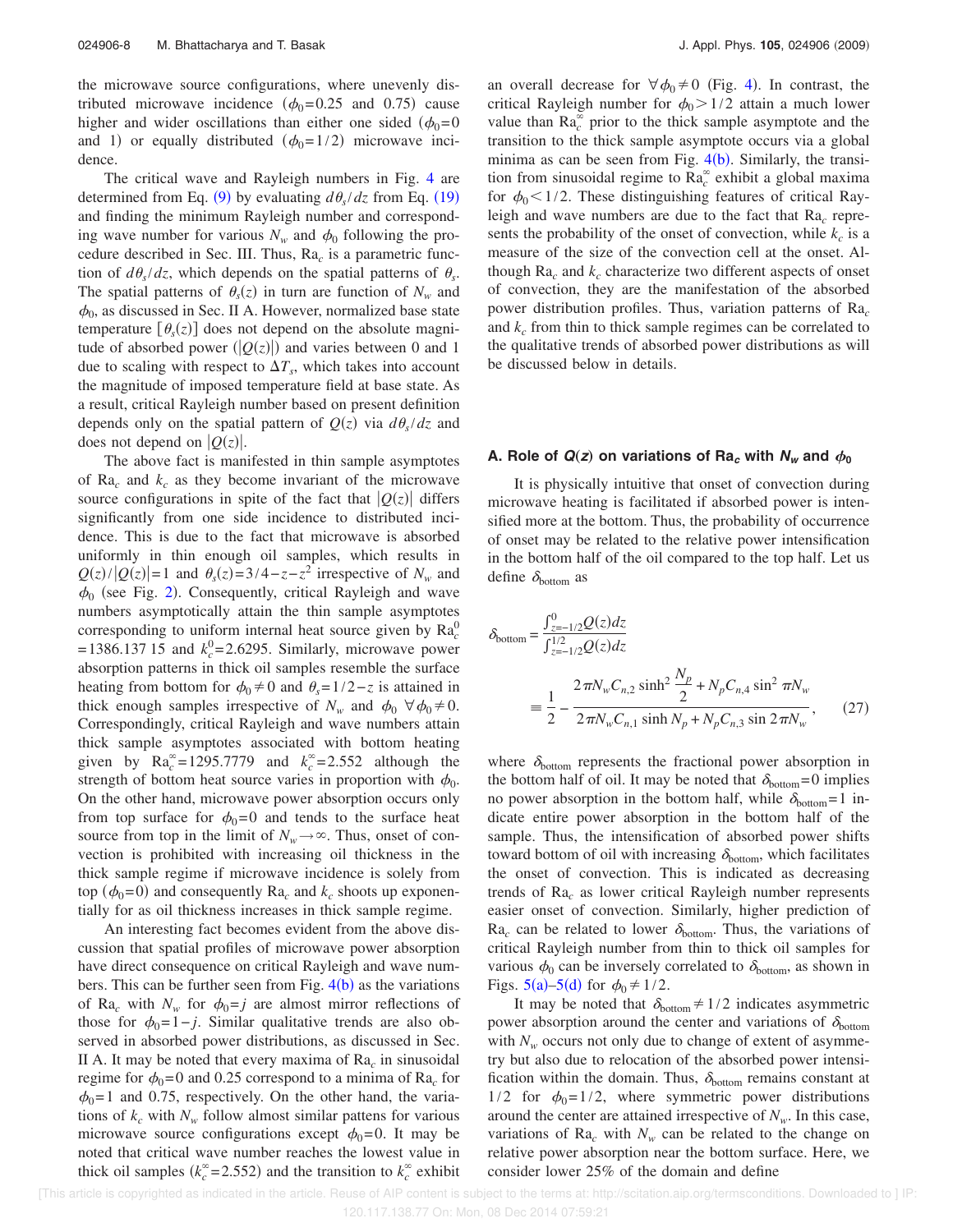

FIG. 5. Comparisons between the variations of Ra<sub>c</sub> and  $\delta_{\text{bottom}}$  for  $\phi_0 \neq 1/2$  [subplots (a)–(d)] or  $\delta_{\text{bot}_{1/2}}$  for  $\phi_0 = 1/2$  [subplot (e)] from thin to thick samples.

$$
\delta_{\text{bot}_{1/2}} = \frac{\int_{z=-1/2}^{-1/4} Q(z) dz}{\int_{z=-1/2}^{1/2} Q(z) dz},
$$
\n
$$
= \frac{1}{2} - \left[ 2 \pi N_w \left( C_{n,1} \cosh \frac{N_p}{4} + C_{n,2} \sinh \frac{3N_p}{4} \right) \sinh \frac{N_p}{4} + N_p \left( C_{n,3} \cos \frac{\pi N_w}{2} + C_{n,4} \sin \frac{3\pi N_w}{2} \right) \sin \frac{\pi N_w}{2} \right] / \left[ 2 \pi N_w C_{n,1} \sinh N_p + N_p C_{n,3} \sin 2\pi N_w \right].
$$
\n(28)

The variations of  $\delta_{\text{bot}_{1/2}}$  and Ra<sub>c</sub> for  $\phi_0=1/2$  are shown in Fig.  $5(e)$  over the entire range of  $N_w$  from thin to thick samples.

Figure 5 illustrate that the variation patterns of Ra*<sup>c</sup>* with  $N_w$  are inversely replicated in corresponding  $\delta_{\text{bottom}}$  [for  $\phi_0$  $\neq$  1/2 in Figs. 5(a)–5(d)] and in  $\delta_{\text{bot}_{1/2}}$  [for  $\phi_0$ =1/2 in Fig.  $5(e)$ ] curve. Similar to Ra<sub>c</sub>,  $\delta_{\text{bottom}}$ , and  $\delta_{\text{bot}_{1/2}}$  predict three distinct regimes associated with thin, sinusoidal and thick oil samples. Correspondingly,  $\delta_{bottom}$  and  $\delta_{bot_{1/2}}$  attain thin  $(\delta_{\text{bottom}} \rightarrow 1/2, \ \delta_{\text{bot}_{1/2}} \rightarrow 1/4)$  and thick  $(\delta_{\text{bottom}} \rightarrow \phi_0, \ \delta_{\text{bot}_{1/2}})$  $\rightarrow \phi_0(1-e^{-N_p/2})$  sample asymptotes in accordance with critical Rayleigh number. In sinusoidal regime,  $\delta_{\text{bottom}}$  oscillate with  $N_w$  signifying continuous relocation of absorbed power intensification with varying oil thickness. In this regime, each maxima of Ra*<sup>c</sup>* corresponds to either a minima or a plateau in the corresponding  $\delta_{\text{bottom}}$  or  $\delta_{\text{bot}_{1/2}}$ . Similarly, every minima in Ra<sub>c</sub> versus  $N_w$  curves can be associated with a maxima or a plateau in  $\delta_{\text{bottom}}$  or  $\delta_{\text{bot}_{1/2}}$ . It is interesting to note that not only the location but also the amplitudes of oscillation of Ra<sub>c</sub> and  $\delta_{\text{bottom}}$  or  $\delta_{\text{bot}_{1/2}}$  have one to one cor-

respondence. Thus, the variation patterns of Ra*<sup>c</sup>* from thin to thick sample regimes can be predicted from absorbed power distribution profiles.

## **B.** Role of  $Q(z)$  on variations of  $k_c$  with  $N_w$  and  $\phi_0$

As mentioned in Sec. V, inverse of wave number indicates the size of convection cell. The size of the convection cell is influenced by the location of the its origin. The largest convection cell occurs if it originates from the bottom surface, which is also evident from Fig.  $4(a)$  as  $k_c$  reaches its lowest values for surface heating from bottom. The size of the convection cell decreases as the intensification of absorbed power moves away from the bottom surface. This is manifested as an increase in  $k_c$ . It may be noted that absorbed power near the top plate does not influence the size of convection if top surface is maintained at constant temperature. Thus, a measure may be defined to correlate  $k_c(N_w, \phi_0)$ with  $Q(z)$  as

$$
\delta = \frac{\int_{z=-0.35}^{0.25} Q(z)dz}{\int_{z=-0.5}^{0.25} Q(z)dz} \equiv 1 - \frac{\int_{z=-0.5}^{-0.35} Q(z)dz}{\int_{z=-0.5}^{0.25} Q(z)dz}.
$$
(29)

In Eq. (29),  $1 - \delta$  represents the relative power absorption within lower 15% of the domain compared to that within lower 75% of the domain.

It may be noted that increasing  $\delta$  signifies smaller convection cell. This is due to the fact that increasing  $\delta$  results in wider quasistable temperature layers due to upward shifting of intensification of absorbed power and moves up the origin of convection cell. Thus, critical wave number increases with increasing  $\delta$ . Similarly, the size of convection cell increases as  $\delta$  decreases, which results in decreasing  $k_c$ . Thus,  $k_c$  and  $\delta$ follow the similar trends with  $N_w$ , as shown in Fig. 6, where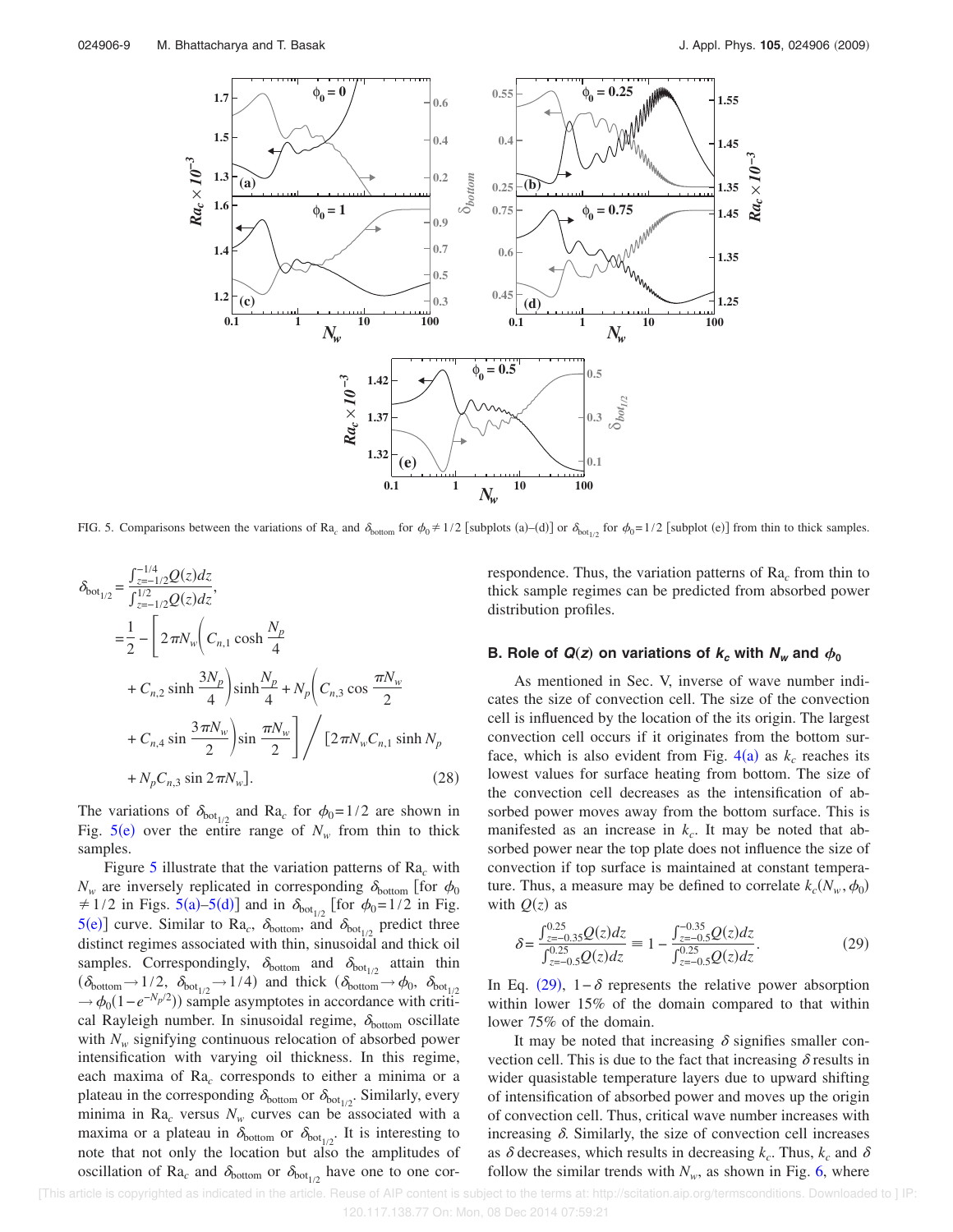

FIG. 6. Comparisons between the variations of  $k_c$  and  $\delta$  from thin to thick samples for various microwave source configurations as  $\phi_0 = 0$  [subplot (a)], 0.25 [subplot (d)],  $0.5$  [subplot (b)],  $0.75$  [subplot (e)], and 1 [subplot (c)].

the variations of  $k_c$  and  $\delta$  for various  $\phi_0$  are shown over the entire range of thin to thick oil samples. It may be observed from Fig. 6 that variation patterns of  $k_c$  and  $\delta$  show one-toone correspondence for all the microwave source configurations. Similar to  $k_c$ ,  $\delta$  also exhibit thin, sinusoidal, and thick sample regimes. In accordance with thin and thick sample asymptotes of  $k_c$ ,  $\delta$  attains 0.8 irrespective of microwave source configurations in thin oil samples, while  $\delta$  approaches  $(1 - \phi_0 + \phi_0 e^{0.2N_p}) / (1 - \phi_0 + \phi_0 e^{0.5N_p})$  with increasing  $N_w$  in thick oil samples. Similarly, the variation patterns of  $k_c$  in sinusoidal regime can be traced from that of  $\delta$ , where every maxima or minima of  $k_c$  and  $\delta$  appear at same  $N_w$ . It may also be noted that the transition from thin to sinusoidal and sinusoidal to thick sample of  $k_c$  and  $\delta$  occur at same  $N_w$ .

## **VI. MODIFIED RAYLEIGH NUMBER (RA<sub>C</sub>)**

Using Eq.  $(16b)$ , the definition of Rayleigh number can be rewritten as

$$
Ra = \frac{L^5 g \beta I_0}{\gamma \nu_0 \alpha_0 \lambda_0} \Lambda,\tag{30}
$$

where  $\Lambda$  considers the absorbed power distribution patterns within the domain. It may be noted that  $\Lambda$  is given by the thin sample asymptote  $[Eq. (25)]$  for uniform power absorption, while any other value of  $\Lambda$  signifies deviation of  $Q(z)$ from uniform spatial distribution. Thus, the variations of  $\Lambda$ with oil thickness introduce additional factor to the incident microwave flux  $I_0$  and the definition of Rayleigh number given in Eq.  $(30)$  does not reflect the total incident flux required to onset the convection. On the other hand, Ra  $=Ra/\Lambda$  is invariant of absorbed power distribution within oil. Thus, a modified Rayleigh number given by  $\overline{Ra} = Ra/\Lambda$  $= \text{Ra}/\Delta T_s$  can be defined in order to evaluate the the variations total incident flux necessary for onset of convection with oil thickness.

The variations of  $\overline{Ra}_c$  with  $N_w$  are shown in Fig. 7 for various microwave source configurations. It may be noted that total incident flux required for onset of convection is inversely proportional to imposed base state temperature difference between the top and bottom surface for the thermal boundary conditions given by Eq.  $(2)$ . As a result, distributed microwave source configurations result in lower Ra*<sup>c</sup>* for thin oil samples signifying the onset of convection at lower inci-



FIG. 7. Variations of modified critical Rayleigh number  $(Ra<sub>c</sub>)$  from thin to thick samples for various microwave source configurations as  $\phi_0=0$ , 0.25, 0.5, 0.75, and 1.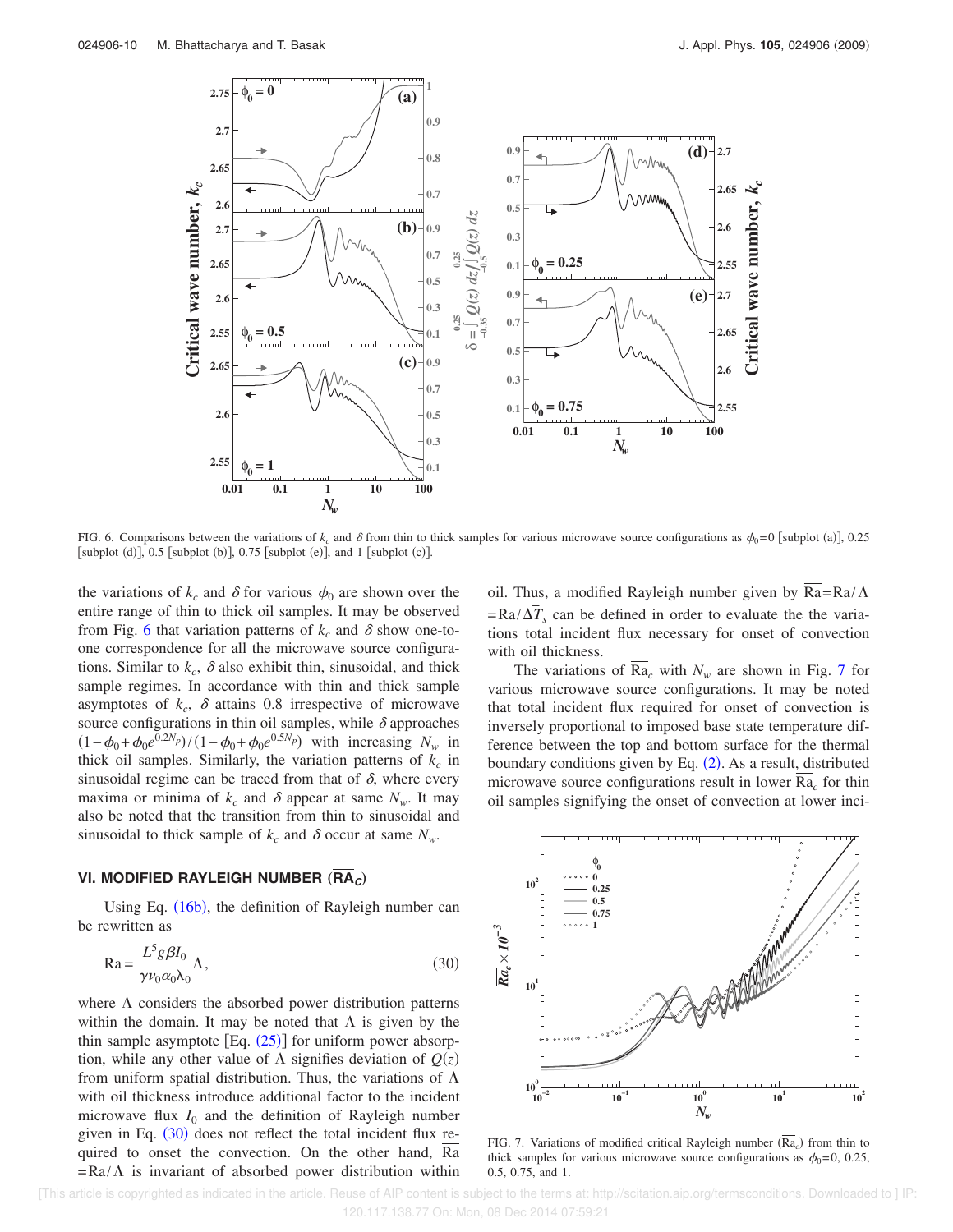

FIG. 8. Comparisons between the variations of modified Rayleigh number (Ra<sub>c</sub>) and dimensionless temperature difference between top and bottom plates at conduction state  $(\Delta T_s)$  from thin to thick samples for various microwave source configurations as  $\phi_0=0$ , 0.25, 0.5, 0.75, and 1.

dent flux, as may be observed from Fig. 7. Also, Ra*<sup>c</sup>* does not depend on the orientation of microwave source in thin oil samples following  $\Delta T_s$  (refer to Sec. IV B). In contrast, modified Rayleigh number (Ra<sub>c</sub>) depends on the orientation of microwave source in thick oil samples (where  $\Delta T_s \propto \phi_0$ ), as can be seen from Fig. 7. In thick oil samples, Ra*<sup>c</sup>* increases as microwave source moves away from the bottom  $(\phi_0$  reduces from 1 to 0). In sinusoidal regime, either one sided or distributed microwave incidence may lower Ra*<sup>c</sup>* depending on  $\Delta T_s$ , which in turn depends on  $N_w$ . It may be seen from Fig. 7 that the transition of Ra*<sup>c</sup>* from sinusoidal to thick sample occurs at smaller  $N_w$  for one sided microwave incidence compared to distributed incidence, which are in accordance with  $\Delta T_s$ . It may also be noted that distributed incidence results in much higher oscillations of Ra*<sup>c</sup>* following the similar behavior of  $\Delta T_s$  (see Fig. 3).

It has already been mentioned that Ra*<sup>c</sup>* is inversely related to  $\Delta T_s$ . Thus, the variations of Ra<sub>c</sub> from thin to thick samples especially in sinusoidal regime can be predicted from those of  $\Delta T_s$ , as shown in Fig. 8 for various  $\phi_0$ . Figure 8 illustrates that the variations of  $\Delta T_s$  can be used in order to forecast the variation patterns of  $\underline{Ra}_c$  in all the three regimes. In sinusoidal regime, peaks of Ra<sub>c</sub> appear at  $N_w = j$  for distributed incidence ( $\phi_0$ =0.25, 0.5, and 0.75) and at  $N_w = j/2$ for one sided incidence ( $\phi_0$ =0 and 1). Correspondingly,  $\Delta T_s$ exhibit minima at those locations. Similarly, every local minima of Ra*<sup>c</sup>* in sinusoidal regime correspond to a maxima in  $\Delta T_s$ . It may be interesting to note that not only the locations but also the amplitudes of oscillations correlate well for  $\Delta T_s$  and Ra<sub>c</sub>.

## **VII. CONCLUSIONS**

The onset of natural convection during microwave heating of oil confined between two horizontal rigid plates has been analyzed for various oil thicknesses characterized by

uniform (thin), sinusoidal (intermediate), and exponential (thick) power absorption. The analysis has been performed for various probable microwave source configurations ranging from one sided to distributed incidences of varying intensities from top and bottom. The critical Rayleigh  $(Ra_c)$ and wave  $(k_c)$  numbers have been determined by performing linear stability analysis of coupled momentum and energy balance equations in conjunction with Helmholtz equations. Helmholtz equations have been used to determine the spatial patterns of microwave induced heat source distributions within the sample, which vary with oil thickness and microwave source configurations. Thus, the base state temperature difference between top and bottom plates  $(\Delta T_s)$  also vary with oil thickness and microwave source configurations (refer to Fig. 3) and complicates analysis of onset during microwave heating. Hence, we have used two different definitions for Rayleigh number, namely Rayleigh number (Ra<sub>c</sub>  $=L^3 g \underline{\beta} \Delta T_s / \nu_0 \alpha_0$  based on  $\Delta T_s$  and modified Rayleigh number  $(\overline{\text{Ra}}_c = L^5 g \beta I_0 / \gamma \nu_0 \alpha_0 \lambda_0)$  based on the incident intensity of microwave radiations  $(I_0)$ , where  $Ra_c$  indicates the relative probability of onset and Ra*<sup>c</sup>* represents the incident microwave power required for the onset.

It has been observed that Ra*<sup>c</sup>* is invariant of sample thickness and microwave source configurations in thin oil samples indicating equal possibility of onset of convection, while Ra*<sup>c</sup>* indicates that microwave power required to trigger the onset depend on microwave source configurations. In thin oil samples, distributed incidences require less microwave power and can be judiciously used to control the onset of convection. Similarly, thick sample asymptote of Ra*<sup>c</sup>* indicates equal possibility of onset for all microwave source configurations except  $\phi_0=0$ , which corresponds to microwave incidence solely from top. However, Ra*<sup>c</sup>* shows that incident microwave power required for the onset of convection in thick oil samples increases as microwave sources concentrates at the top. On the other hand, both Ra*<sup>c</sup>* and Ra*<sup>c</sup>* indicate that it is almost impossible to induce convection in thick oil samples exposed to microwave from top  $(\phi_0=0)$ . Similarly, asymptotic behaviors of  $k_c$  indicate that the convection cell sizes are invariant of microwave source configurations in thin and thick oil samples.

In the intermediate regime, both Ra*<sup>c</sup>* and Ra*<sup>c</sup>* are highly nonlinear functions of oil thickness and microwave source configurations and exhibit oscillations with oil thickness. The in-phase behavior of Ra*<sup>c</sup>* with the degree of intensification of absorbed power at bottom of oil layer ( $\delta_{\text{bottom}}$  or  $\delta_{\text{bot}_{1/2}}$ ) reveals the interesting physics underlying the possibility of onset of convection in the intermediate regime based on the stratification of quasistable base state temperature profiles. Similarly, the oscillatory variations of  $Ra<sub>c</sub>$  in the intermediate regime follow those of  $\Delta T_s$ , which is physically intuitive. The oscillations of Rayleigh numbers in the intermediate regime show that onset of natural convection can be counterintuitively facilitated in thicker oil samples. In other words, the onset of convection can be controlled by selecting oil thickness or microwave source configurations based on Fig. 4 or 7. The critical wave number also exhibits oscillations in intermediate regime, which are in phase with  $\delta$ , where 1– $\delta$ represents the degree of intensification of absorbed power in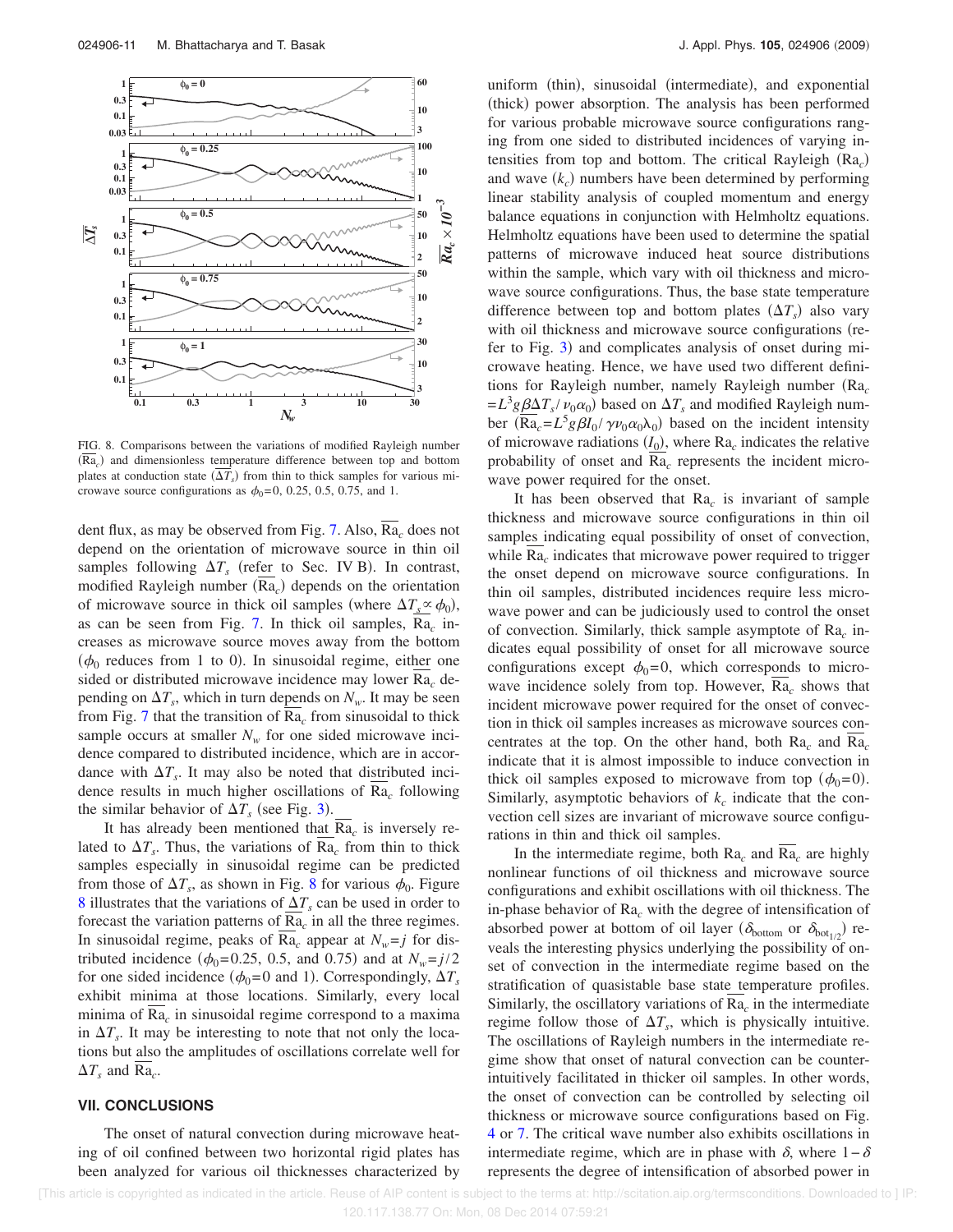

FIG. 9. Required total intensity of incident microwave radiations  $(I_0)$  for onset of convection within oil vs oil thickness for various microwave source configurations ( $\phi_0 = 0$ , 0.25, 0.5, 0.75, and 1).

lower 15% of the domain. This implies that the size of the convection cell can be manipulated in a controlled way based on Fig. 4. Thus, Fig. 4 or 7 can be used as master curves to forecast the onset of convection and select the experimental parameters for onset of convection and associated cell size as illustrated below.

Figure  $9$  illustrates total incident flux  $(I_{\text{crit}})$  required for the onset of convection within oil of varying thicknesses between 1 cm and 30 m. It may be noted that  $I_{\rm crit}$  $=\overline{\text{Ra}}_c \nu_0 \alpha_0 \gamma \lambda_0 / g \beta L^5$  has been determined from the modified

critical Raleigh number  $(Ra_c)$  obtained in Sec. VI using  $\gamma$  $= 0.168$  W m<sup>-1</sup> K<sup>-1</sup>,  $\beta = 6.88 \times 10^{-4}$  K<sup>-1</sup>,  $\mu = 0.05$  kg m<sup>-1</sup> s<sup>-1</sup>,  $C_p$ =2000 J kg<sup>-1</sup> K<sup>-1</sup>,  $\rho_0$ =900 kg m<sup>-3</sup>, and *g*=9.81 m s<sup>-2</sup>. Let us first fix the oil thickness at  $L_{\text{exp}}$  as shown in the inset plot. It is of practical importance to know the required total incident flux  $(I_{\text{crit}})$  to initiate convection within specified oil thickness  $(L_{\text{exp}})$ , which can be obtained from Fig. 9 for various microwave source configurations, as highlighted via vertical and horizontal arrows in the inset plot. Thus, Fig. 9 can be used as master curve for determining *I*<sub>crit</sub> for various oil thicknesses. It may be noted from Fig. 9 that for a fixed oil thickness, total required incident flux varies with microwave source configurations, where either one sided or distributed incidence may reduce  $I_{\text{crit}}$  depending on  $L_{\text{exp}}$ . Thus, based on Fig. 9, proper microwave source configurations and  $I_{\text{crit}}$  can be judiciously selected to optimize the experimental parameters. In other words, for fixed oil thickness and total incident flux *I*<sup>0</sup> , proper configurations of microwave sources  $(\phi_0)$  can be selected either to promote or suppress the onset of convection. Similarly, for fixed microwave source configuration and total incident flux (*I<sub>expt</sub>* shown in the inset plot), the critical oil thicknesses ( $L_{\text{crit}}$ ) required for onset of convection can be obtained from Fig. 9, as indicated by arrows. It may be noted that for a specified  $I_{\text{exp}}$ , one can have multiple  $L_{\text{crit}}$  even for same  $\phi_0$ . Thus, Fig. 9 can be used as guiding curve for determining various experimental parameters in order to control onset of convection during microwave heating of oil.

An important feature related to the onset of convection due to microwave incidence within oil may be observed from



FIG. 10. Local maxima of  $I_{\text{crit}}$  for selected range of oil thicknesses  $[0.21 \le L \le 0.25$  in subplot (a) and  $0.26 \le L \le 0.34$  in subplot (b)]. The corresponding absorbed power distributions  $[Q(Z)]$  and base state temperature profiles  $[T_s(Z) - T_0]$  around the maxima  $[L=0.245$  in subplot (a2) and 0.32 m in subplot (b2) and minima  $[L=0.228$  in subplot (a1) and 0.3 m in subplot (b1)] of  $I_{\text{crit}}$  are shown for various microwave source configurations ( $\phi_0$ =0, 0.25, 0.5, 0.75, and 1) with  $I_0$ =100 W m<sup>-2</sup>.